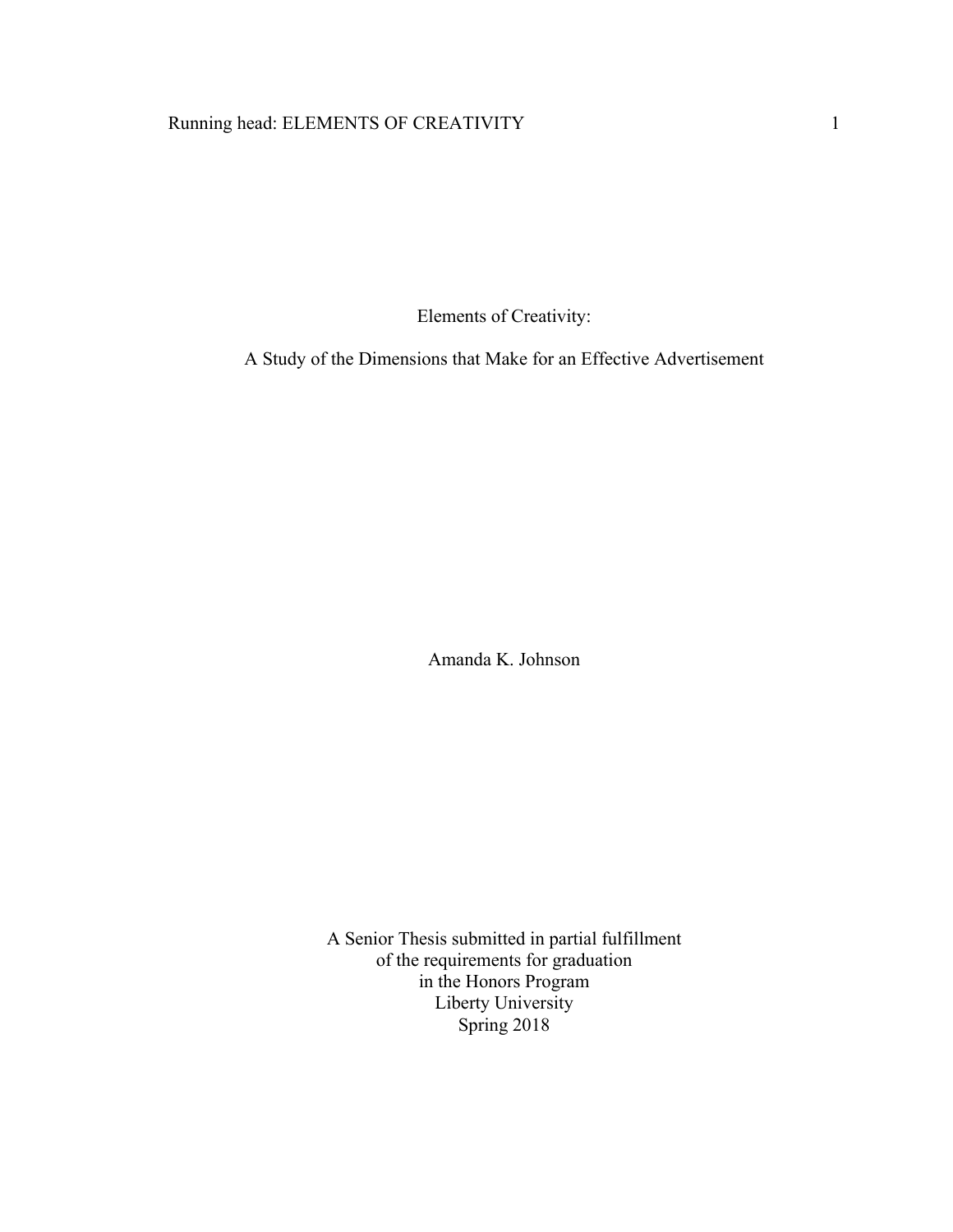Acceptance of Senior Honors Thesis

This Senior Honors Thesis is accepted in partial fulfillment of the requirements for graduation from the Honors Program of Liberty University.

> Clark Greer, Ph.D. Thesis Chair

 $\mathcal{L}_\text{max}$ 

Jason Leverett, M.A. Committee Member

 $\mathcal{L}_\text{max}$  , where  $\mathcal{L}_\text{max}$  and  $\mathcal{L}_\text{max}$  and  $\mathcal{L}_\text{max}$ 

Alexander Grant, M.F.A. Committee Member

 $\mathcal{L}_\text{max}$  , where  $\mathcal{L}_\text{max}$  and  $\mathcal{L}_\text{max}$  and  $\mathcal{L}_\text{max}$ 

Tess R. Stockslager, Ph.D. Assistant Honors Director

 $\mathcal{L}_\text{max}$  , where  $\mathcal{L}_\text{max}$  and  $\mathcal{L}_\text{max}$  and  $\mathcal{L}_\text{max}$ 

 $\mathcal{L}_\text{max}$  , where  $\mathcal{L}_\text{max}$  and  $\mathcal{L}_\text{max}$  and  $\mathcal{L}_\text{max}$ Date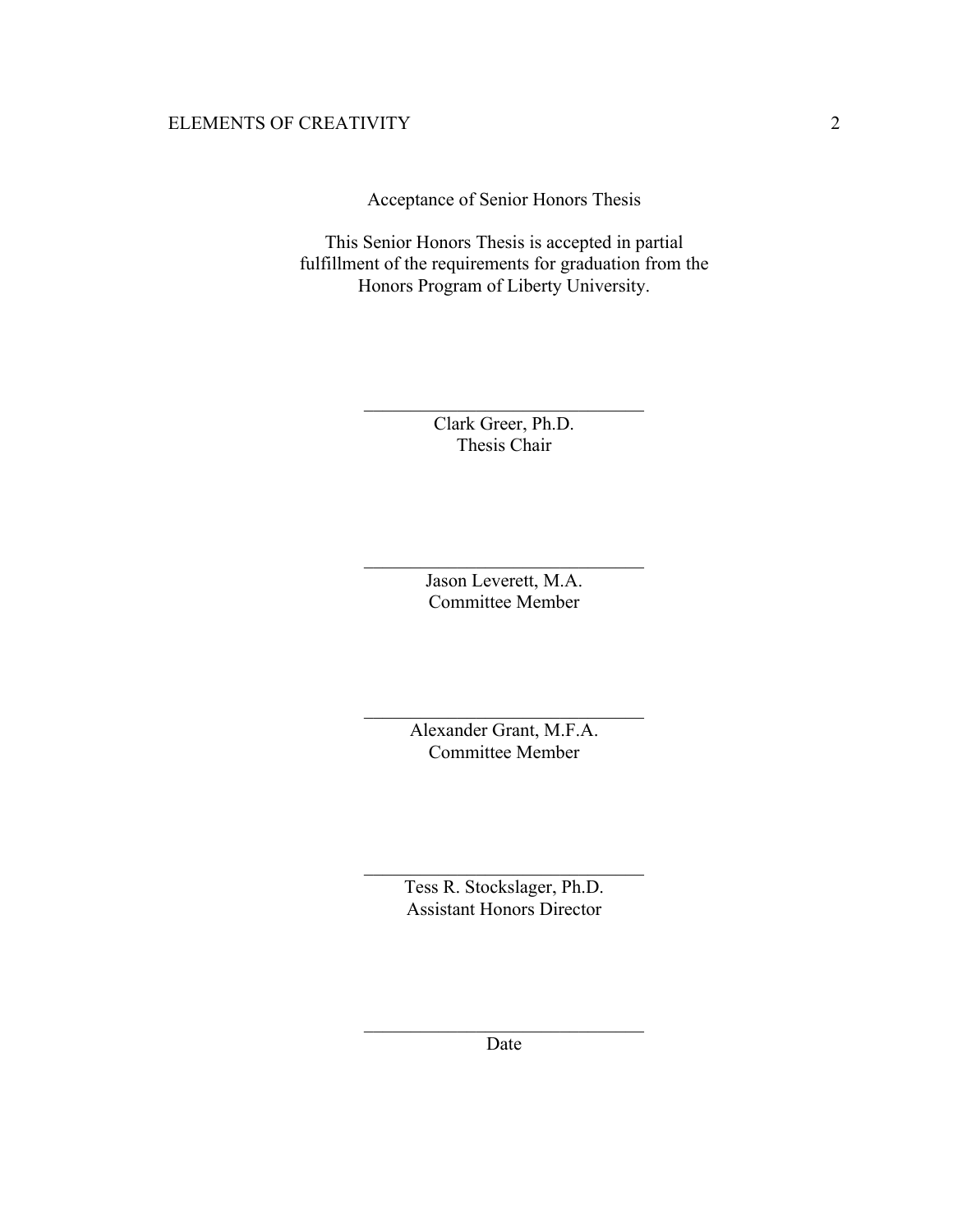# Abstract

The advertising world is made up of many facets, such as creativity, networking, and thought leadership. At the center of these processes lies advertising creativity, a term used to describe an ad or element of an ad that is particularly novel and noteworthy. The contents of this thesis address the challenges academics and professionals have with establishing criteria to measure creativity, while considering the value of evaluating creative ability through a variety of processes. To do this, three case studies of awardwinning advertisements were conducted in order to develop a profile of an effective ad. Results indicate that successfully creative ads contain elements of cognitive dissonance, relevancy, and clear communication. These techniques can maximize an advertisement's creative potential in the marketplace. By implementing these characteristics, advertisers have the potential to gauge the effectiveness of an ad prior to publication and optimize the results of their campaign.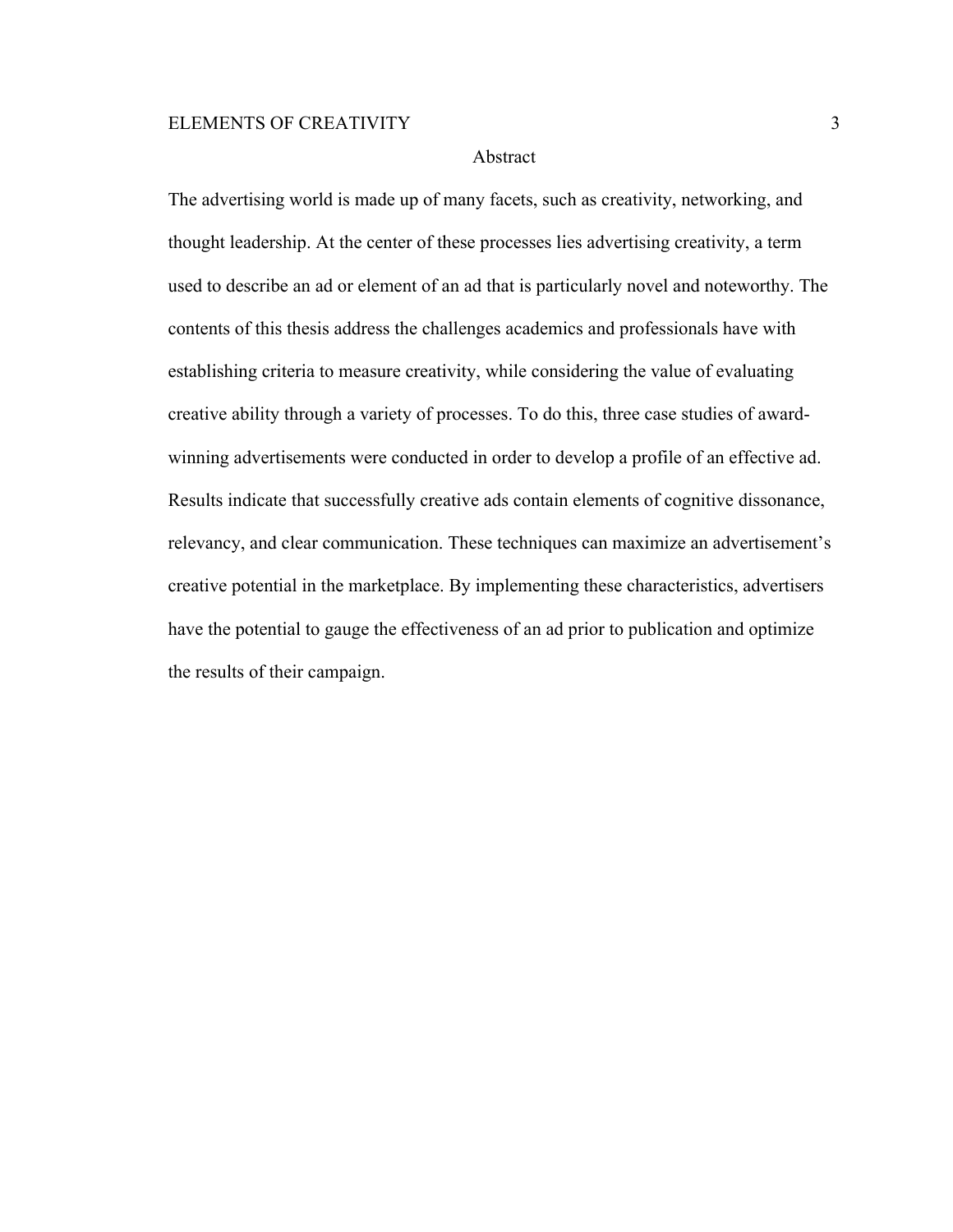Elements of Creativity:

A Study of the Dimensions that Make for an Effective Advertisement

### **Introduction**

Creativity is one of humanity's most subjectively judged actions. In his lecture, "Scientific Creativity," Eyring (1959) described the genesis of creative thinking as the moment when a person "comes up against glaring inconsistencies which bring his conceptual worldview into question" (p.1). As a response to these inconsistencies, people attempt to resolve two opposing ideas through an act of creative contemplation. Whether or not this results in a tangible product or solution, the person has exercised his or her mind's creative functions.

In the professional world, one of the applications of this creative thinking is advertising. By developing intriguing ways to present a brand's message through copy and graphics, advertisers tell a visual story. For the purpose of this paper, the term "advertiser" refers to the role of a creative director. This position involves overseeing every aspect of the campaign and ensuring that the client's vision is being executed to his or her satisfaction (Duncan, 2016). They touch every point in the creative process and provide guidance to their team.

An advertiser is trying to capture the target audience's attention amongst the millions of other messages they are exposed to every day. Whatever the campaign message or strategy may be, the ultimate mission remains the same: increase sales. This is done by compelling the viewer of the ad to take an action. Although an ad can be considered successful by the amount of sales it generates, the challenge comes when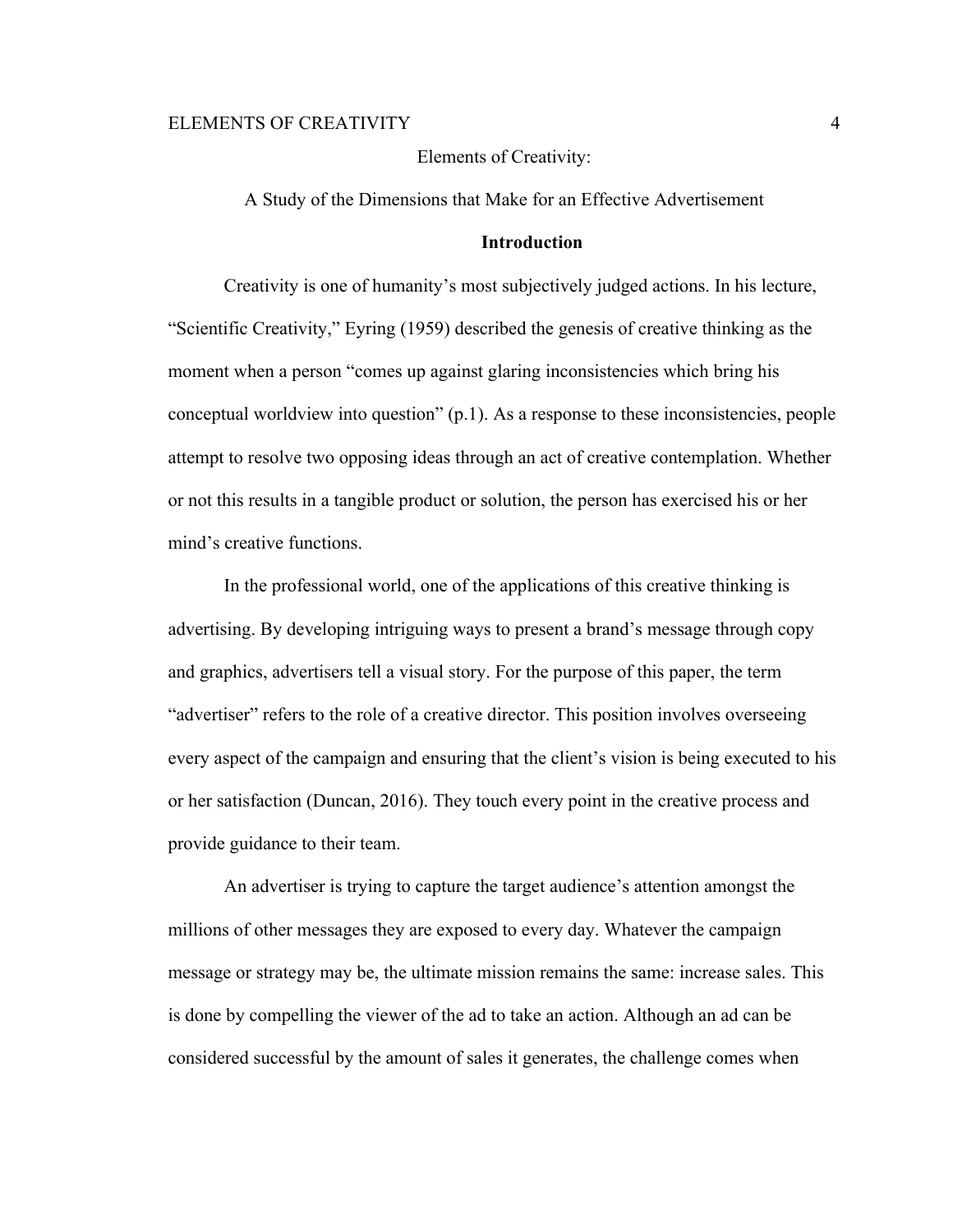trying to evaluate whether or not the ad can be categorized as creative in the eyes of the viewer.

Attempting to establish measurement criteria for works of art and other creative processes seems counterintuitive. The whole point of creativity is that it manifests itself in a different manner each time it is practiced. However, there must be some criteria for measuring the creative effectiveness of an ad, as a primary part of the marketing process is defining clear and measurable goals for the campaign. What constitutes the intersection of a truly creative ad and an effective ad, and what differentiations can be made between the two?

Without some sort of methodology in approaching the evaluation of creativity, the advertising community loses an opportunity to improve its designs and techniques. Studying what creative processes evoke the desired response from a viewer is a powerful tool in marketing. While everyone's opinion of art and beauty is different, there are some characteristics that denote an ad that is particularly creative, and recognizing these factors is important when formulating a successful ad campaign. In order to determine these factors and measure the response of consumers, an analysis must be done of what it means to be creative in the first place.

#### **Defining Creativity**

In order to evaluate what makes something creative, there must first be a clearly defined meaning of the term "creativity." From a broad perspective, any original idea can be called creative simply because it was not in existence prior to its inception. If all conclusions were based on this definition alone, then there would be no standards of what constitutes a valuable new idea.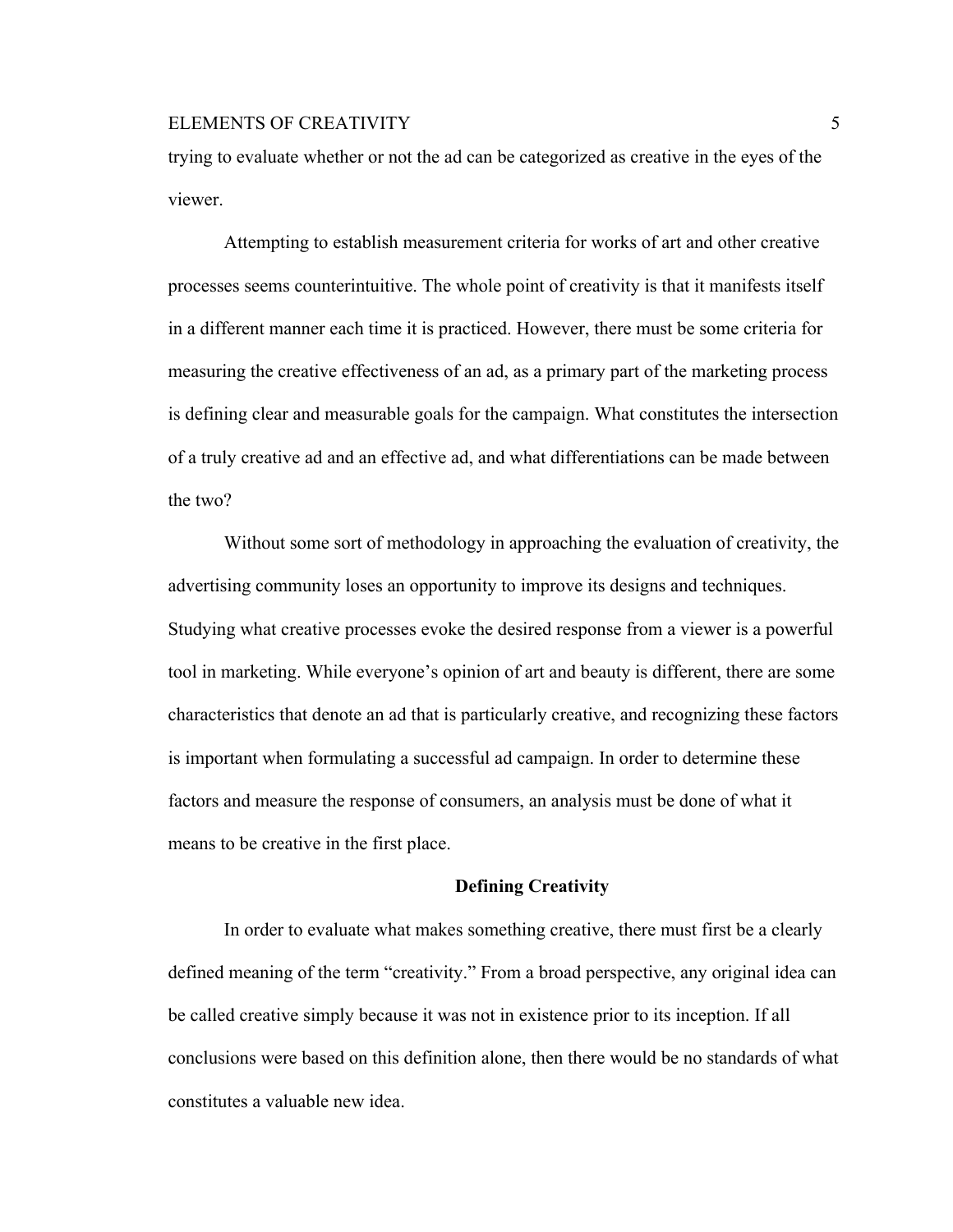One definition labeled creativity as divergent thinking (Reinartz, 2013). According to this definition, when we are critically thinking and drawing our own conclusions we are exercising our creativity. Bringing a new perspective to the table and looking for alternate options to a common viewpoint can be valuable when everyone is coming to the same conclusion.

This idea is reined in slightly by an alternate definition given by creativity researchers, stating that creativity is "the result of the combined effects of multiple factors including personal attributes, social influences, environmental constraints and cultural values" (Candy, 2007, p.1). This adds in the importance of the holistic feature creativity possesses. Any combination of external and internal factors can inspire someone at any time, and it is the product of that combination that results in the unique expression of each individual's viewpoint.

This definition also takes into account the multitude of influences that affect the inception of something creative. It is not solely dependent on the inner workings of some great creative genius to develop the next greatest work of art, but rather a mixture of talent, environment, passion, and time. When all of these influences come together in just the right way, a great work of creativity can take place.

Another characteristic of creativity is the intentionality behind the act of creating. "Chance alone is not creative," and there must be some level of effort that is expelled in the development of the product (Sinott, 1959, p. 26). Sitting down with a purpose in mind, no matter how vague, is key in this viewpoint of creativity. The careful combination of knowing the target audience while introducing a new idea takes talent, not just happenstance. To sum it up, creativity is using an original idea to introduce a new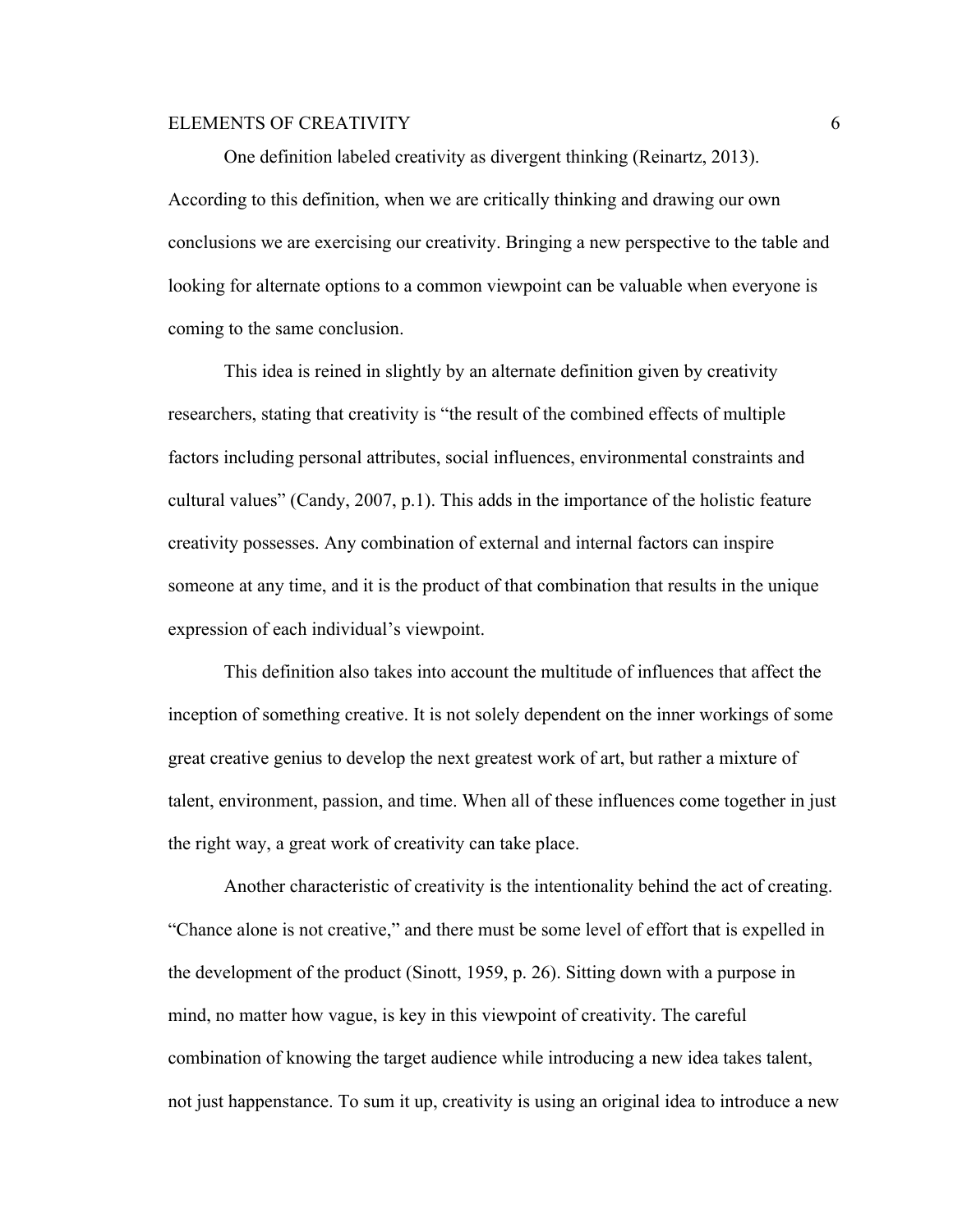perspective on a chosen item or topic with a purpose in mind. Keeping these definitions in mind, we will begin to look at the creative process and its origins.

### **Creativity in Regards to Advertising**

While creativity is certainly present in nearly all aspects of society, this paper will be focused on its place in the advertising world. As Reid states, "Creativity is at once the least scientific aspect of advertising and the most important" (1998, p.1). Strategic planning and market analysis are valuable, but without something that makes an ad unique, their impact is severely limited. There may be tried and true formulaic methods of setting up the graphic components of an ad or techniques that make the copy pop off the page. But when it comes down to truly grabbing the audience's attention, a creative method of communicating is what will really make them remember the message.

What separates advertising from art is its persuasive nature. Advertising creativity requires us to "think differently, be imaginative, yet to be artistic and remain on strategy while employing novel approaches and ideas" (Sasser, 2012, p.191). A creative and novel advertisement should, in turn, be one that is effective at introducing a brand or reassuring its viewers that the company being advertised is worthy of their time and money. This is communicated through the use of both the visual and literary components of the ad (in other words, the combination of graphics and copy).

The financial success of an advertisement can be measured by the number of new customers created and purchases made, but long-lasting change is made when someone sees an ad and thinks, "Wow, that's clever. And that must mean this company is clever too." Building strong positive feelings toward a brand is what separates a consumer who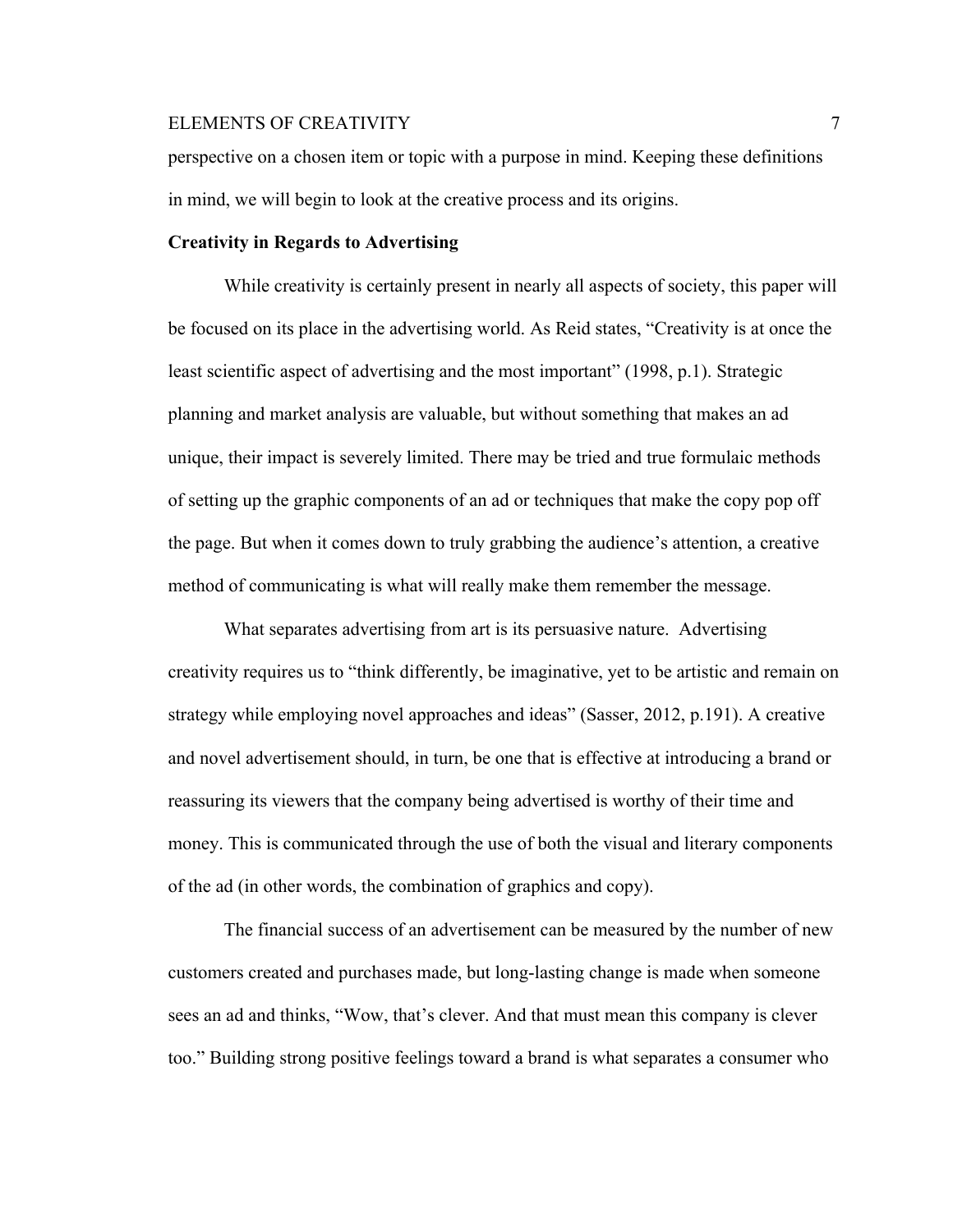can be swayed by other factors, such as price and convenience, from those who are truly loyal to the brand.

This leads to the viewer of the ad actually responding to the call of action in an advertisement. Brand advocacy is the ultimate goal of marketing, and arises when someone actively talks about and promotes a brand to his or her friends because they have bought into the message and mission of a company (Mahoney, 2017). Strategic ads that are also creative give consumers a reason to remember the message and share it with their peers. Once someone becomes a loyal customer, keeping them dedicated to the brand is the best way to remain successful.

A successful ad is one that achieves the ultimate goal of the company, whether that be positive brand feelings, awareness, or increased purchases. One definition states that advertising creativity is "an execution that surprises and provides insight to its intended audience, with the goal of supporting an intended campaign strategy" (West, 2013, p. 213). When it comes down to measuring the success of advertising creativity, the ad succeeds by presenting the message in an unconventional way and correctly portraying that message in a way that resonates with the consumer.

A truly effective advertiser is one who is "both an artist and concurrently realistic, market-oriented, and commercially driven" (West, 2013, p. 221). It is the marriage of both of these qualities that takes art and makes it relevant to consumers. Advertising is art with a goal, whether that be an uptick in sales, a change in opinion, or simply increased awareness.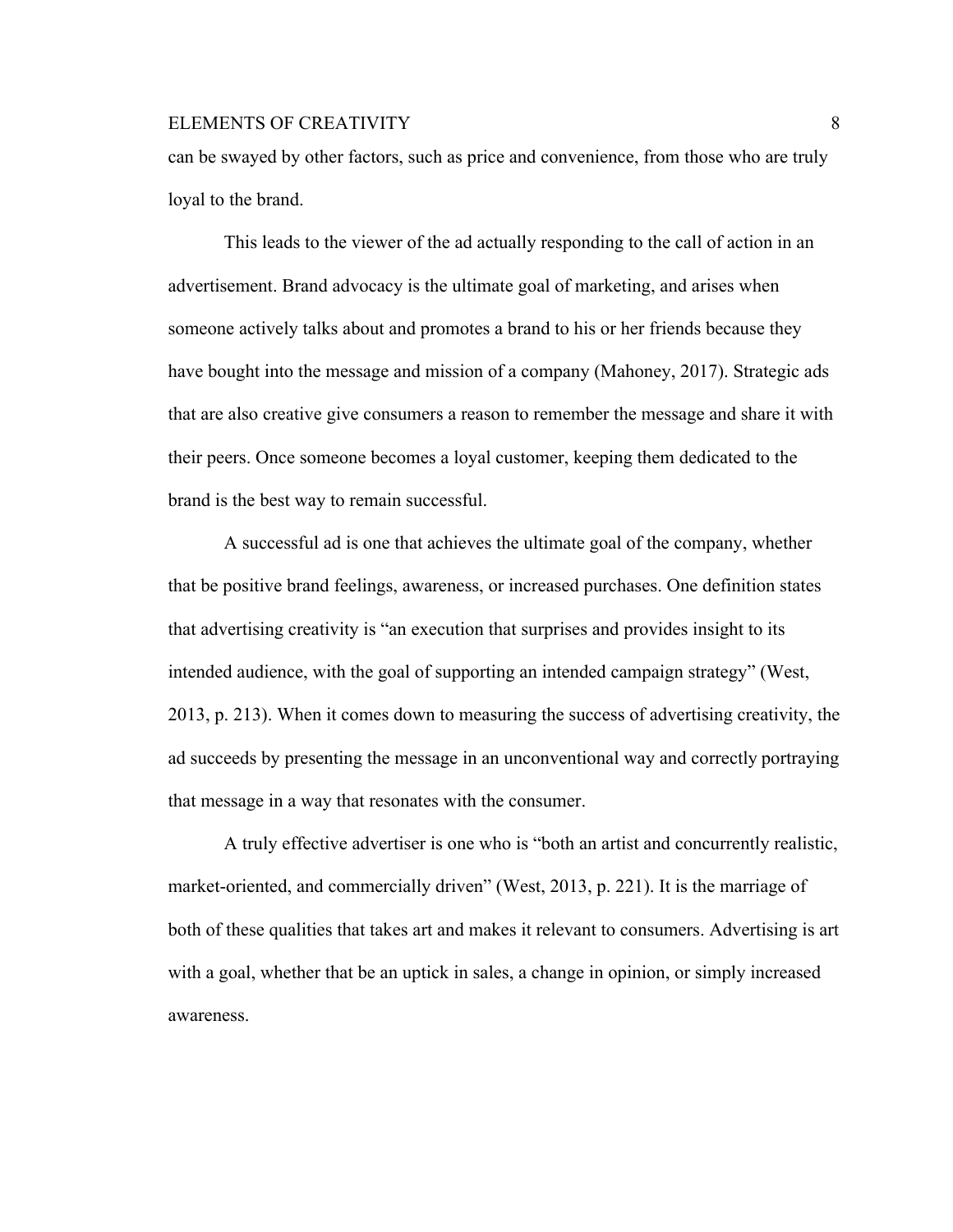### **Tools for Measuring Creativity**

When it comes to evaluating creativity, there must be some objective guidelines in order to prevent an individual's bias. Two key factors in measuring creativity are an idea's sense of novelty and an idea's usefulness (Green, 2016). The initial novelty is what draws the consumer in to the message and captures his or her attention. But usefulness is what compels him or her to remember the message for an extended length of time and recall it later on. The methods explored below are some of the existing ways that professionals use to evaluate advertisements from a third-party point of view.

# **Monetary Results**

The most tangible and unbiased method for measuring the success of an ad campaign is through the company's subsequent sales performance. The major flaw with this method is that an increase in sales does not necessarily equal creativity. The world's most basic, standard advertisement may result in an increase in sales, simply because the product advertised is one that people cannot live without. On the other hand, a very niche product may be advertised in an ingenious way, yet not produce many sales.

Every advertising campaign is going to have a different combination of desired outcomes. Some brands seek increased awareness, improved brand perception, or more followers on social media. However, every business's desire is to sell something in the end. Because of this, sales are an important factor in to the evaluation of every ad's success.

Sales performance is often determined by the positioning and budget level of an advertising campaign. So, in theory, a poorly crafted ad that is well-placed could easily yield a higher return-on-investment than a beautiful ad that is not as strategically placed.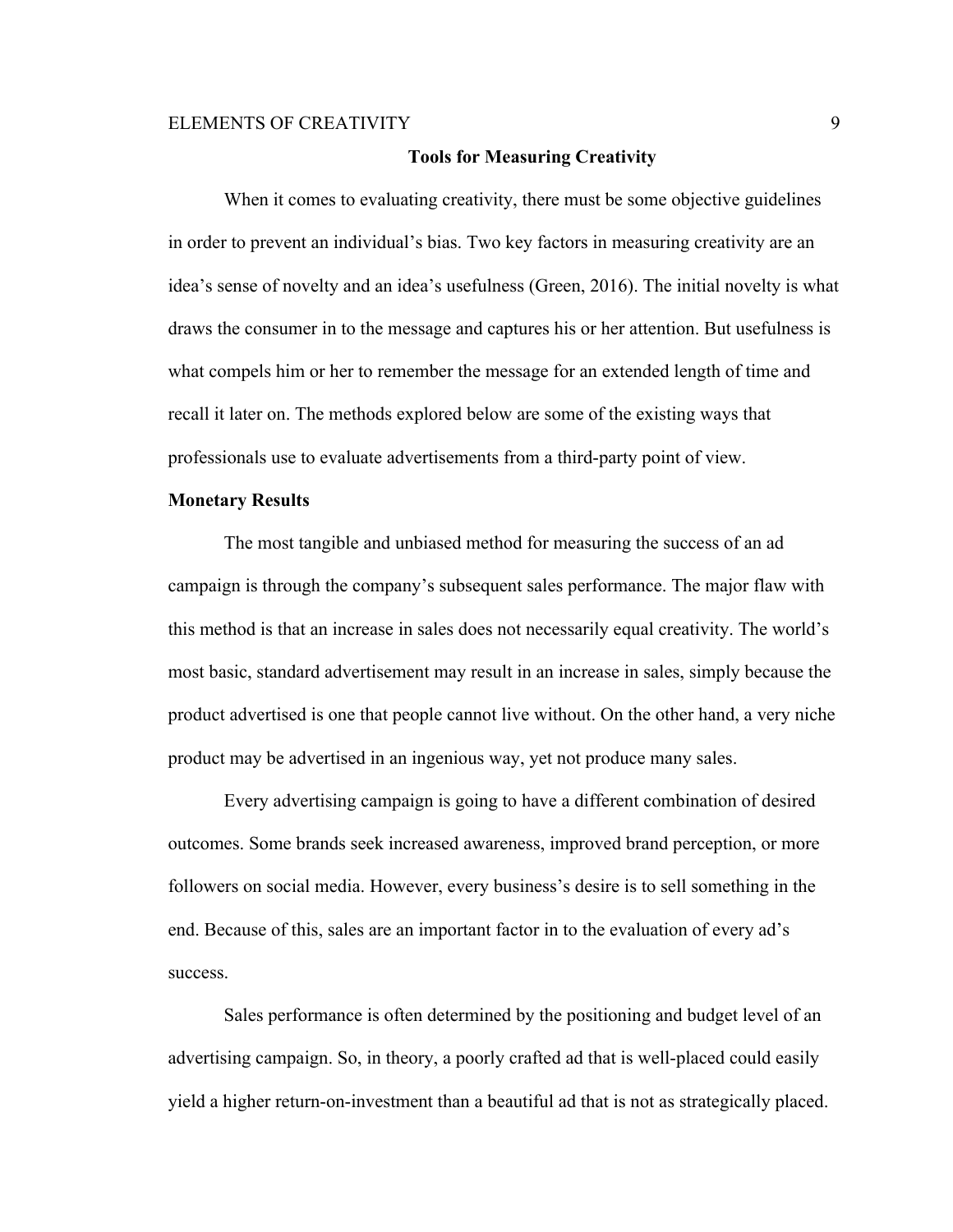Consumers generally perceive highly advertised brands as higher quality brands, so we cannot directly relate the monetary performance of a brand to the creativity of an advertisement (Buil, 2013). This increase in sales performance and positive perceptions could be related to the level of exposure they received rather than the quality of the ad itself.

The challenge with using sales as a primary indicator of an ad's success is that this form of evaluation lacks insight into the details of the advertisement's performance and gives only a small picture of its success. While this is an important factor to take into account when analyzing the measure of effectiveness, more weight should be placed on disaggregate measures that make up a more holistic evaluation, such as brand preference and emotional reactions.

An important takeaway when considering monetary results is that perceived advertising spend actually can have a minor effect on consumer's perceptions (Buil, 2013). Using creative advertising strategies should lead to positive perceptions of the brand, so if negative feedback is occurring, the ad is not effectively creative. While monetary results are important, they are not the only aspect that should be considered when evaluating creativity.

#### **Tests**

Similar to something like the Bechdel Test in literature, there are methods of evaluation that have set defined criteria for creative thinking in advertising. One of these is adapted from the Torrance Tests of Creative Thinking (TTCT), which evaluates creativity in the world of business and education (Sternberg, 2006). It scored participants on their responses through four scales: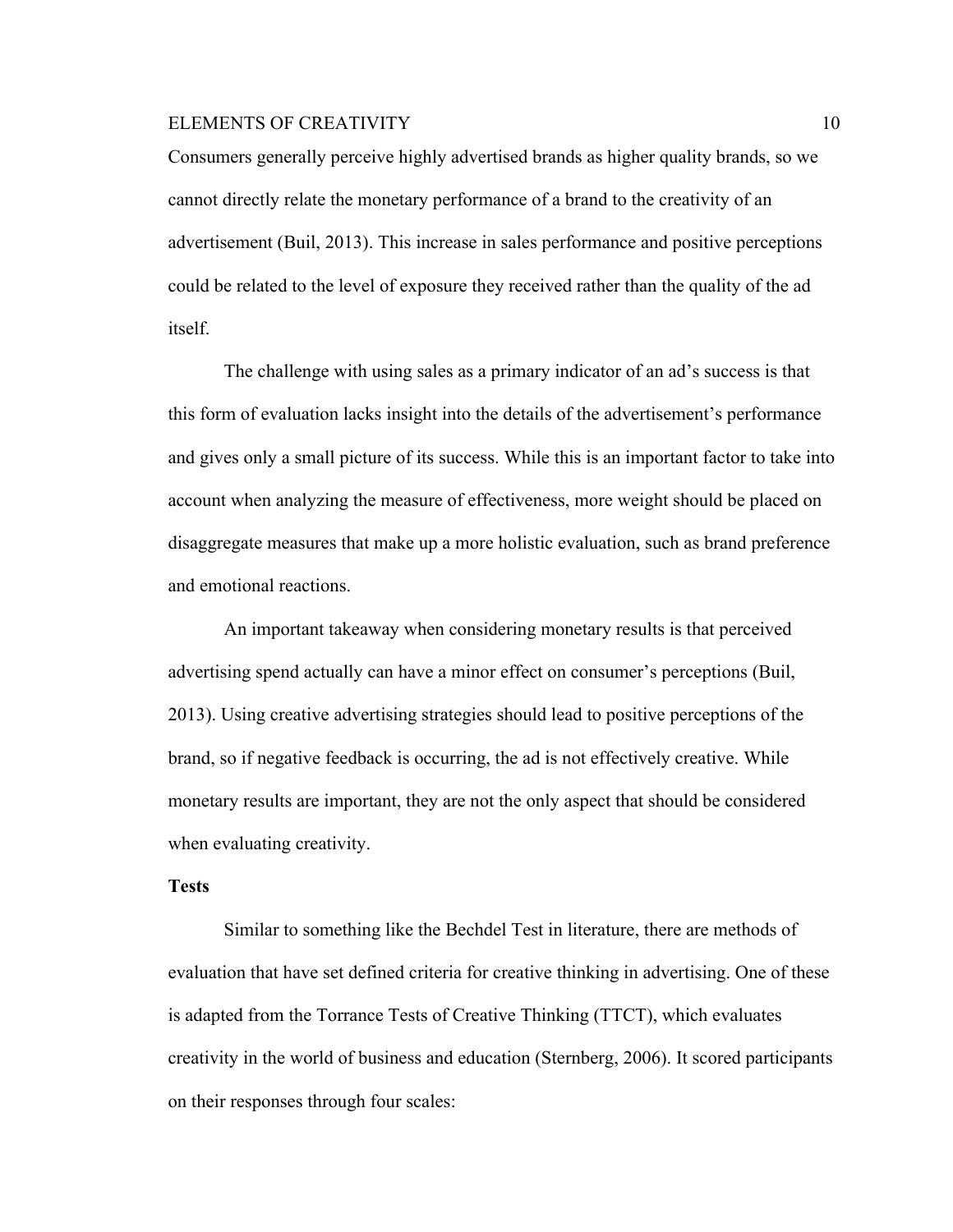- Fluency- the total number of interpretable and meaningful ideas generated in response to the stimulus
- Flexibility- the number of different categories of responses
- Originality- the uniqueness of the responses
- Elaboration- the amount of detail provided in the responses

The Torrance Test continues to be one of the most widely used forms of measuring creativity and has brought a great deal of attention to creative fields since its creation in 1974.

This test was then adapted by Werner Reinartz and Peter Saffert in the 2000s to more specifically measure advertising creativity. Based on the factors of originality, flexibility, elaboration, and synthesis and artistic value, advertising campaigns were rated on a scale from 1-7 and then considerations were made for budget and sales effectiveness (Reinartz & Saffert, 2013). They found that the money invested in an ad that was more highly ranked according to their criteria was nearly double in comparison to the money invested in a noncreative campaign.

These kinds of tests can be used to estimate the impact of particular choices made during the creative process. This does not help actually come up with the initial creative ideas, but can give a good prediction of which creative option is best to pursue. For example, Reinartz and Saffert (2013) found that originality was the factor most prevalent in successful ads, but it was only in the combination of other creative dimensions that this success was visible. Using a method like this can be an effective preliminary tool in deciding the potential strength of a campaign and what, if any, elements should be added or reworked.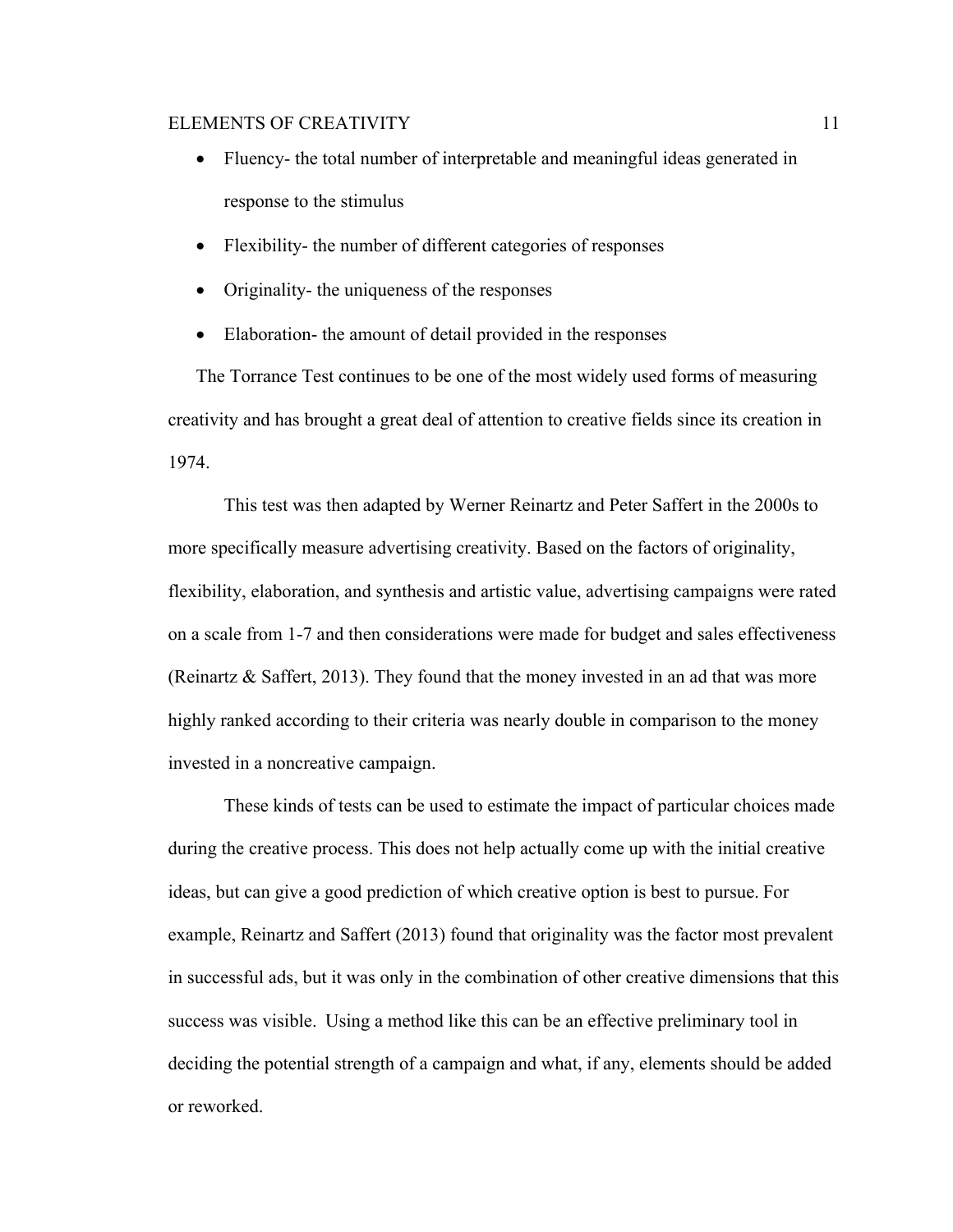### **Competitions**

A very public method for evaluating the effectiveness of an ad is through the results of an advertising competition. Awards like the Cannes Lion, ADDYs, and EFFIEs recognize advertisers on the performance of their campaigns based on different criteria, such as effectiveness, originality, innovativeness, and overall idea. Winning one of these helps establish credibility within the advertising community and provides an opportunity for agencies to showcase their best work.

Understanding the factors that go into an award-winning campaign can be helpful in determining what to focus on in future ads. Each award show's judging criteria covers a wide spectrum, but for the purposes of this paper, the CLIO Awards will be used as a baseline for advertising award evaluation.

### **Case Study: CLIO Awards**

The CLIO Awards is an annual award series founded in 1959 that recognizes creative excellence in the field of advertising (About CLIO). It is described as the "world's most recognized international awards competition for advertising, design, digital, and communications" (Tuttle, 2014). According to its website, judging criteria are based on creativity and originality. After a preliminary round of judging to narrow down the submissions, there is a final round that determines which award is given to each piece. Some examples of the questions the judges are asked to think over while evaluating the pieces are:

- Is this work creative? Original? Inspiring?
- Is this work brave? Bold? Innovative? (About CLIO)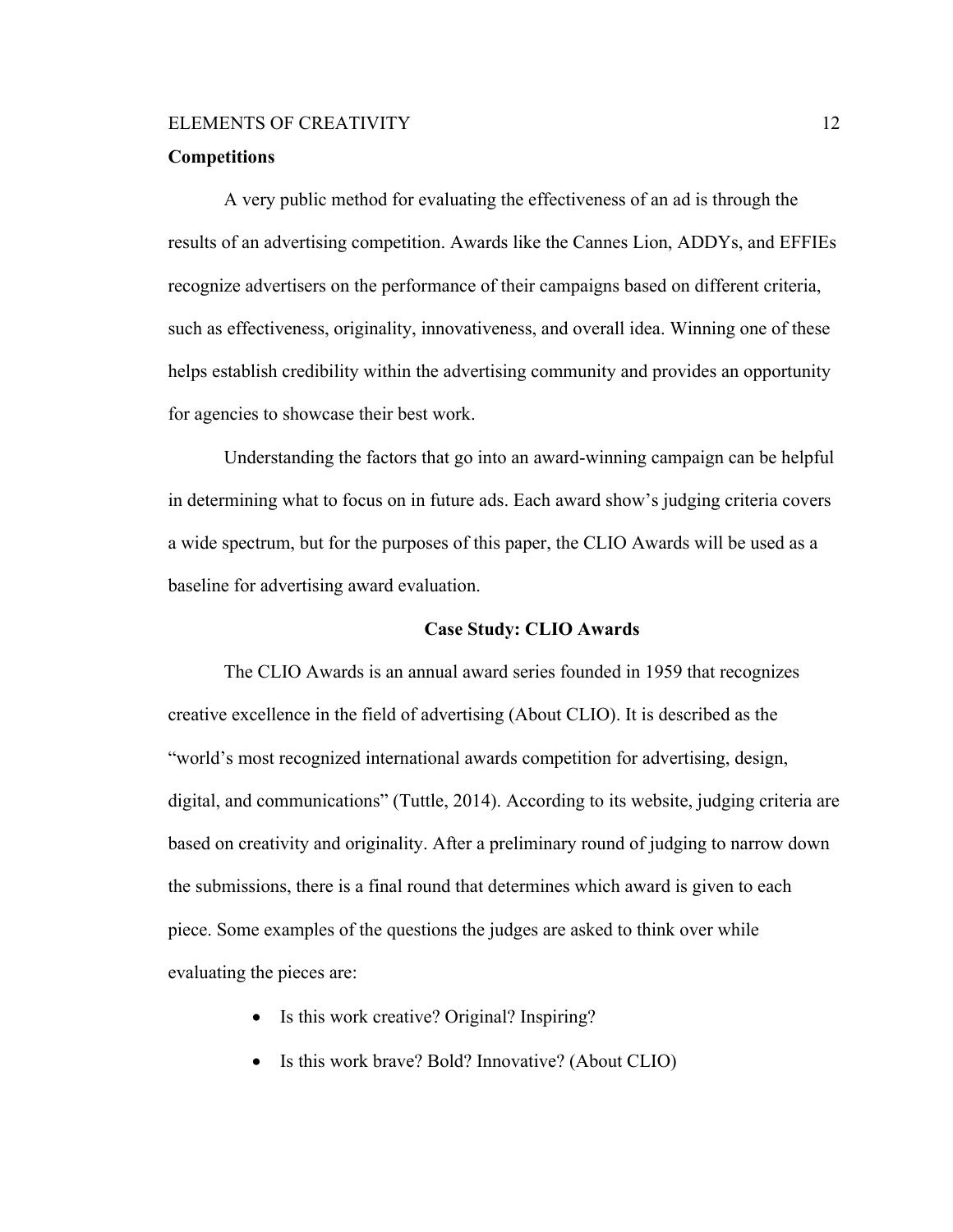In order to get a better picture of the dimensions that make for a creative ad, the past three years of CLIO Awards will be analyzed to determine what consistent factors, if any, are found amongst the three. These three print ad campaigns won the CLIO Grand award, meaning they were the top award winner in their category that year.

#### **Burger King (2017)**

# **Image located at: https://bit.ly/2wLw44y**

This ad, designed by the company DAVID, depicts a Burger King that has erupted into flames. Firefighters are still on the scene and the fire is clearly going strong, but at first it is not clear whether this is a real picture or an edited one. There is minimal copy, which allows viewers to draw their own conclusions based on the image in front of them, rather than explaining exactly what is happening.

The headline reads, "Flame-Grilled Since 1954," which leads the viewer to believe that the reason the Burger King has gone up in smoke is because the company cooks their burgers over an open flame, rather than on a standard grill like its competitors (Day, 2003). In the bottom left corner, a date and location are listed, verifying that this was in fact a real fire. The images are not digitally edited, but real photos of Burger Kings that burnt down because of the cooking methods used.

This campaign gave Burger King the chance to embrace a negative situation and present it in the most positive light possible. They took an unfortunate incident and used it to promote the importance they place on the quality of their food. In this age of consumers who seek transparency, sharing a company's worst moments allow them to truly connect with their audiences through an open dialogue (Nudd, 2017). The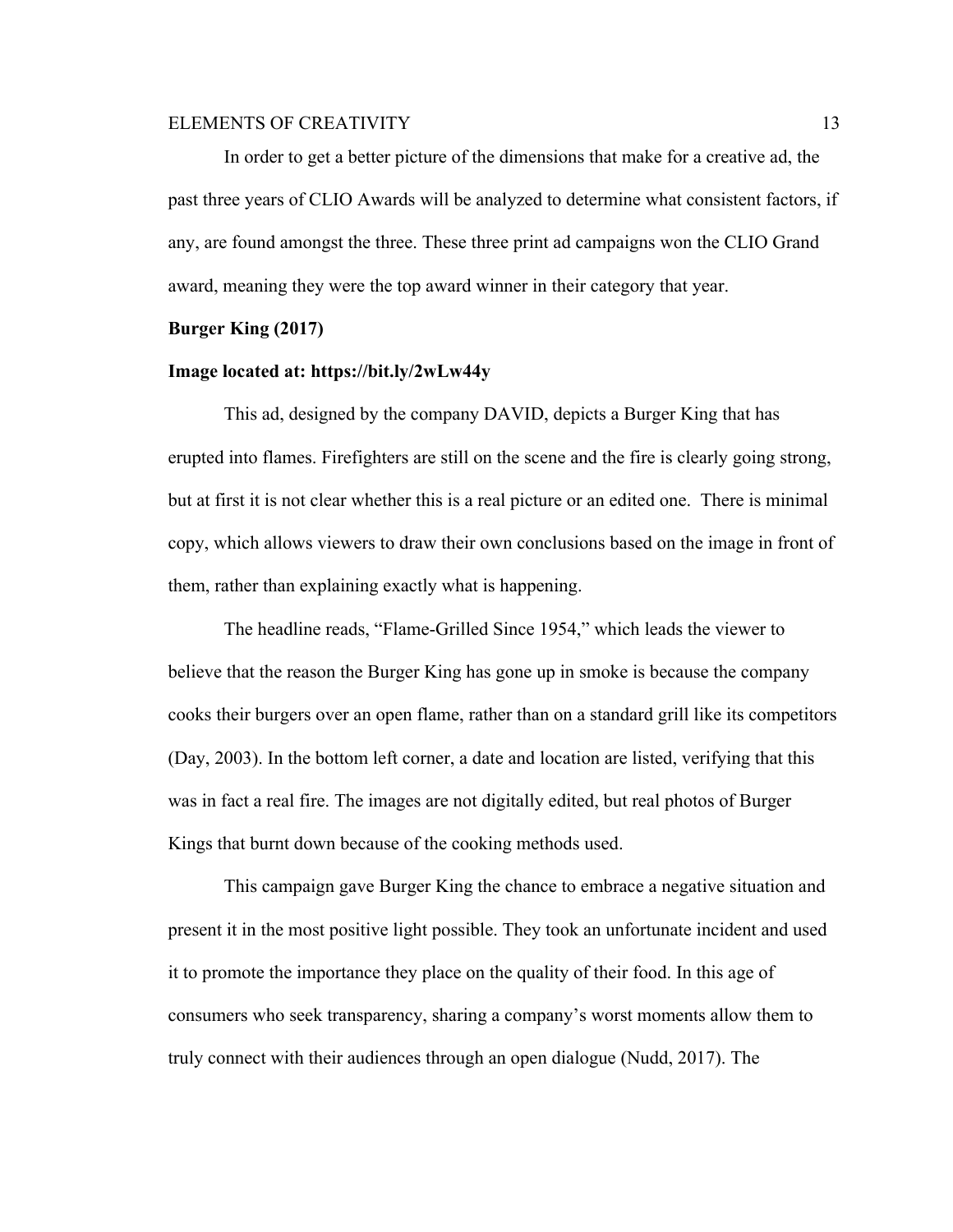authenticity of the campaign and tongue-in-cheek sense of humor can be a way of inviting the audience to take a closer look at the culture of the company.

#### **Getty Images (2016)**

#### **Image located at https://bit.ly/2KousQ6**

Getty Images used this print ad to demonstrate the extensive collection of photos it holds, showing that "with 80 million high-quality images, you'll certainly find what you need" (Endless Possibilities, 2016, p.1). It took photos from its database and used them to recreate pictures of recognizable figures, such as the Pope and Gandhi. This campaign took the primary goal of the company (providing a database of pictures to its consumers) and gave a compelling practical application of its services.

Getty's goal was to showcase the extensive potential it holds for its consumers by using its own image service to construct portraits of famous people from a variety of pictures. As a result, there was a 34 percent increase in users accessing the Getty Images Site and a 20 percent increase in image sales (Endless Possibilities, 2016, p.1). Similar to the Burger King ad, what makes this advertisement effective is the fact that it takes a second glance to fully understand what makes it unique.

#### **28 Too Many (2015)**

#### **Image located at https://bit.ly/2KZ4Ni5**

28 Too Many is a British company founded with the goal of ending female genital mutilation in Africa and other places where the practice still continues (It Happens Here, 2015). This ad uses images of six European flags that were mutilated and then stitched back together to illustrate that this form of brutality is still prevalent in Europe.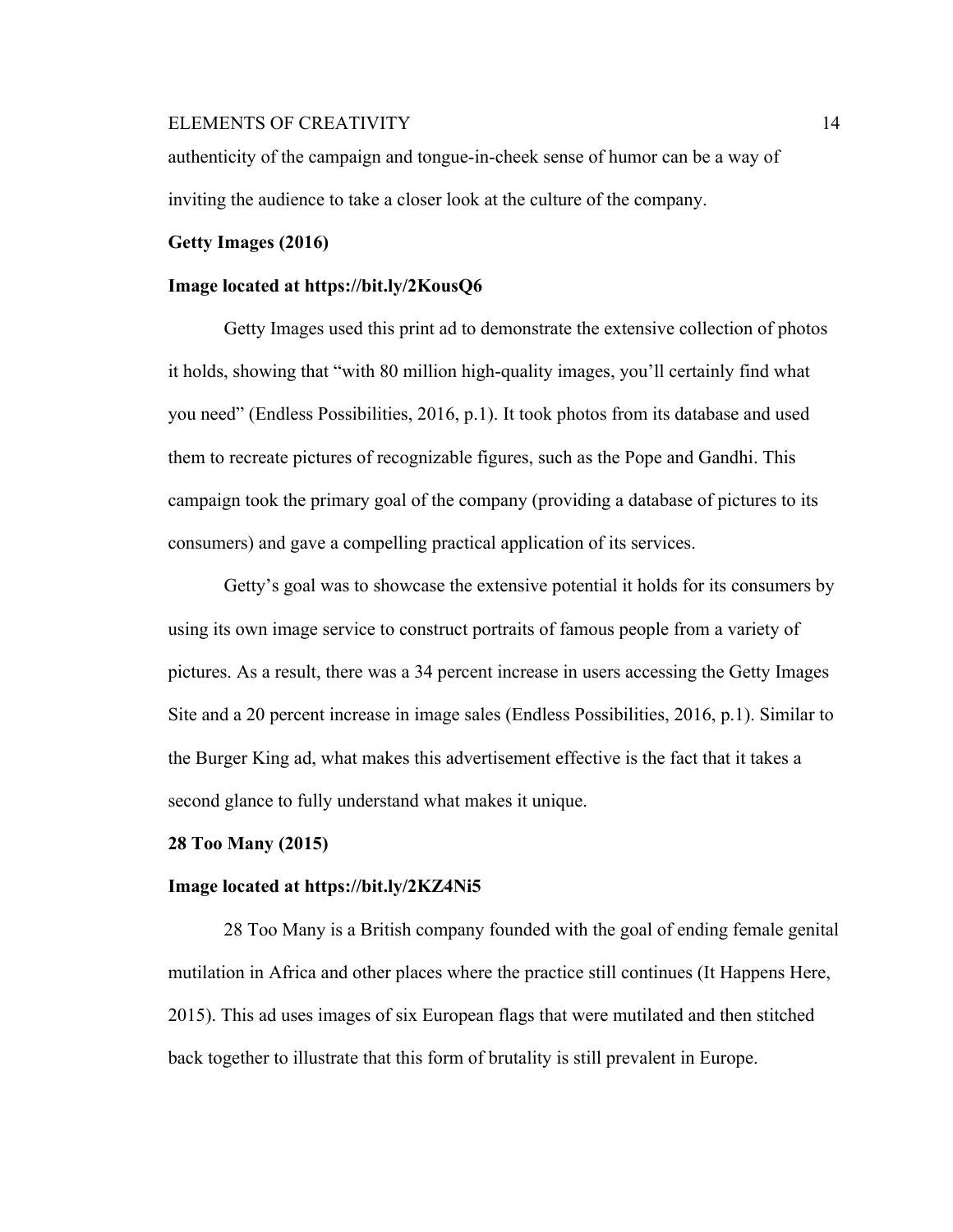Compared to the two previous ads, this clearly contains a much heavier emotional component. It also has simple text that gets to the point and must be read in order to understand the full message of the ad. This engages the audience with both the visual and textual components of the piece.

### **Common Factors**

The purpose of these case studies was to look at any apparent similarities to determine what characteristics make for a successful and creative advertisement. Three important elements were shown to be consistently present in these award-winning ads. **Dissonance.** One quality that makes all these ads stand out is the unexpected shock value when the viewer realizes the true message or composition of the ad. At first glance, the piece seems normal and it is only upon taking a closer look they realize something is different. This brings into consideration the impact of dissonance.

Dissonance is the "mental discomfort arising from conflicting beliefs or attitudes held simultaneously" (Graham, 1999, p.148). When the copy of the ad reveals something about the image that gives it a meaning that is inconsistent with the viewer's initial interpretation, they experience dissonance. This can lead to a more engaging viewing experience as they attempt to reconcile the two conflicting ideas.

Being faced with an idea that is inconsistent results in the viewer actively engaging their mind to reduce this dissonant tension (Garnett, 2009, p. 94). Embracing the uneasiness that is felt when experiencing cognitive dissonance and using that to develop a new solution is a practice that creative people should become comfortable with. Creating an advertisement that causes the viewer to experience this phenomenon engages them with the content in an unusual way.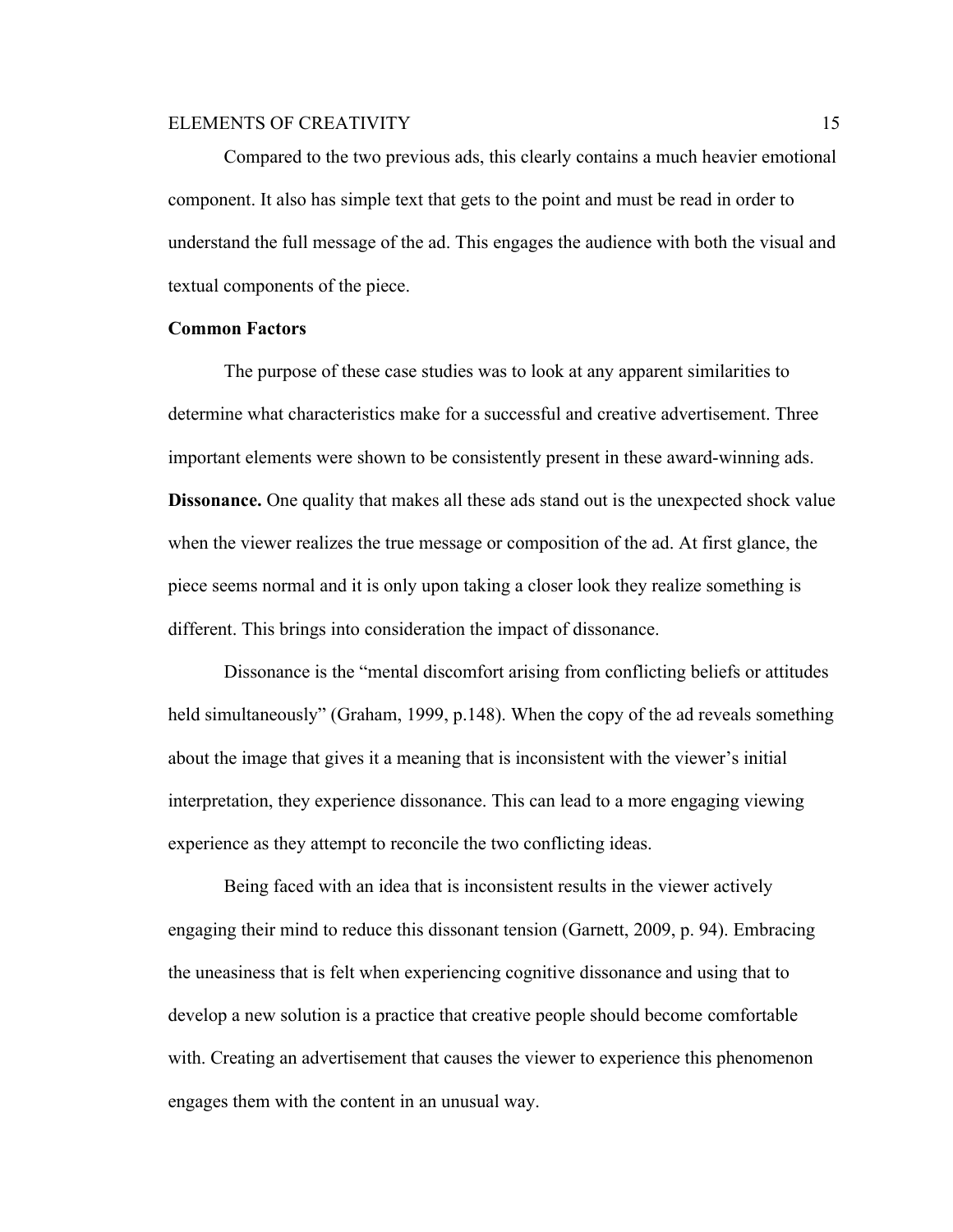**Relevancy.** As mentioned previously, just because something is creative, it does not make it effective advertising. This form of creativity is tied to "creative strategy formation and involves intimate knowledge of the target segment" (Sasser, 2012, p.195). The appropriateness of an ad concept in relation to its purpose is key in determining that an ad is creative.

Staying on top of trends and pop culture is also important when developing an effective ad, as certain comments or phrases may have different meanings depending on the time period. Remaining up to date while still creating timeless content is an important balance to find in developing advertisement material. This allows current viewers to see the ad as relevant while not being so trendy that it will alienate future viewers.

**Clear Communication.** Another common component to successful ads is succinct and engaging copy. Each of the ads above feature 20 words or less, demonstrating the power of efficient text. Although there are circumstances where a larger portion of text is necessary, such as in health care advertising, words should be used with purpose regardless. In the winning ads the text gives the reader just enough information to then interpret what is taking place in the visual component of the advertisement. Text and visuals should complement each other so that each contribute to the narrative of the ad without becoming redundant.

#### **Factors Influencing the Creative Process**

There are many angles from which to approach the task of creating a campaign. A classic planning method like the traditional SWOT (Strengths, Weaknesses, Opportunities, Threats) analysis can be used and target market research conducted to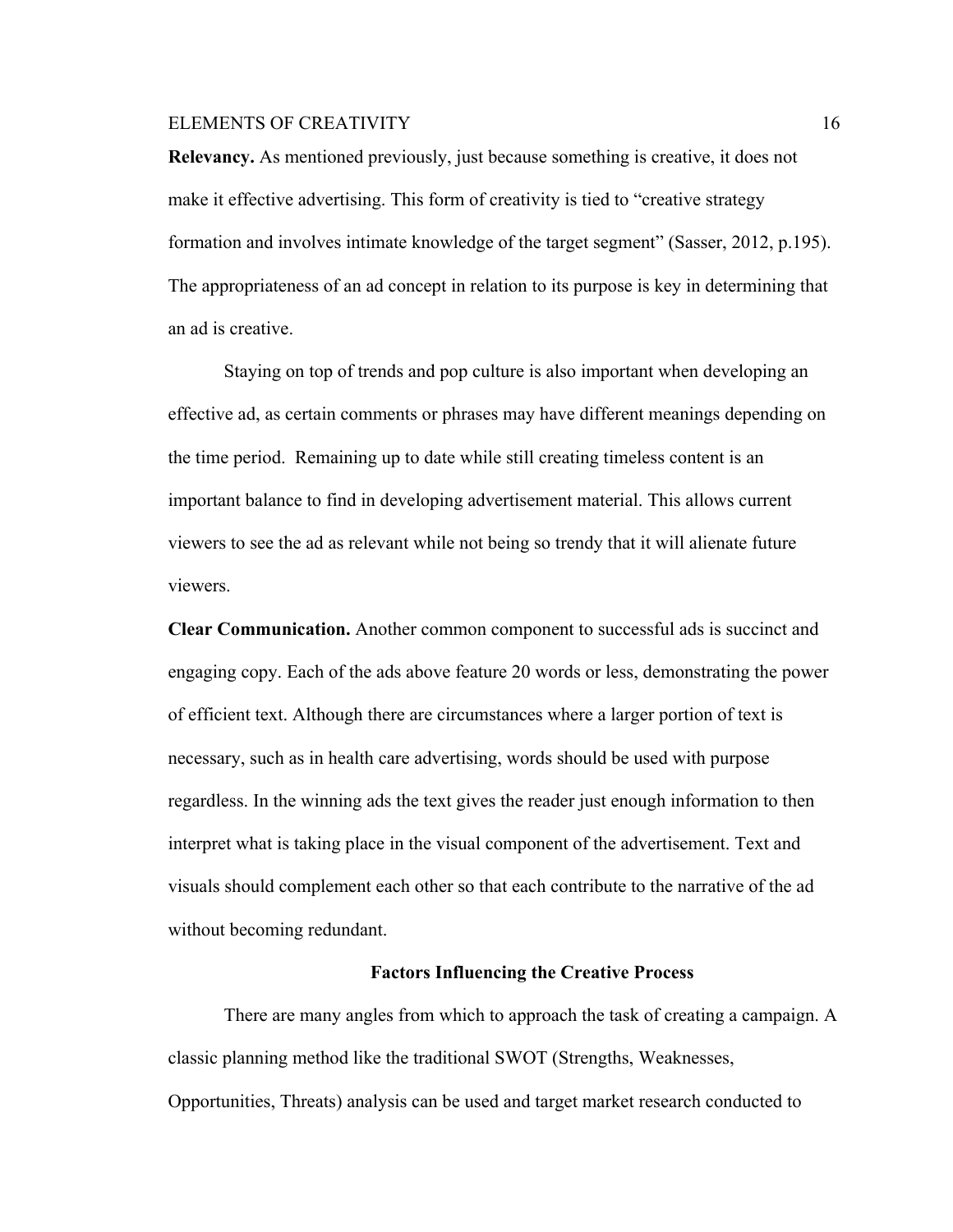hone in on the advertiser's desired audience. But there are many other elements that can influence the approach taken by an advertiser.

# **Creativity & Risk Theory of Output**

Creating something great often comes at the cost of failing many times before reaching the final success. Allowing a business team to try new ideas that are potentially risky may lead to an even bigger payoff than simply playing by the rules. Risk occurs when there is an uncertainty as to whether or not potentially significant or disappointing outcomes will be realized (West, 2012). In advertising, a campaign may successfully relate to the target audience, or potentially alienate a group that does not approve of the path taken.

The penchant for taking risks and persevering is a common characteristic of innovative individuals. Albert Einstein's peculiar lifestyle is an example of the benefits of taking risks. Although he could not swim, one of his favorite pastimes was sailing. His peers recalled having to repeatedly rescue him if the water was rough, but he never gave up (Kotler, 2012). This translated into his work life, as he persevered in his contributions to math and science.

"We can't solve problems by using the same kind of thinking we used when we created them," says Einstein (Sasser, 2012, p. 191). And as someone who ended up solving many mathematical problems, Einstein is a great example of this. Divergent thinking is a risk because suggesting something that may not sit well with others or seems impossible can affect the way you are viewed in society. However, taking these risks can be what is necessary to make progress, as shown by Einstein's many scientific achievements.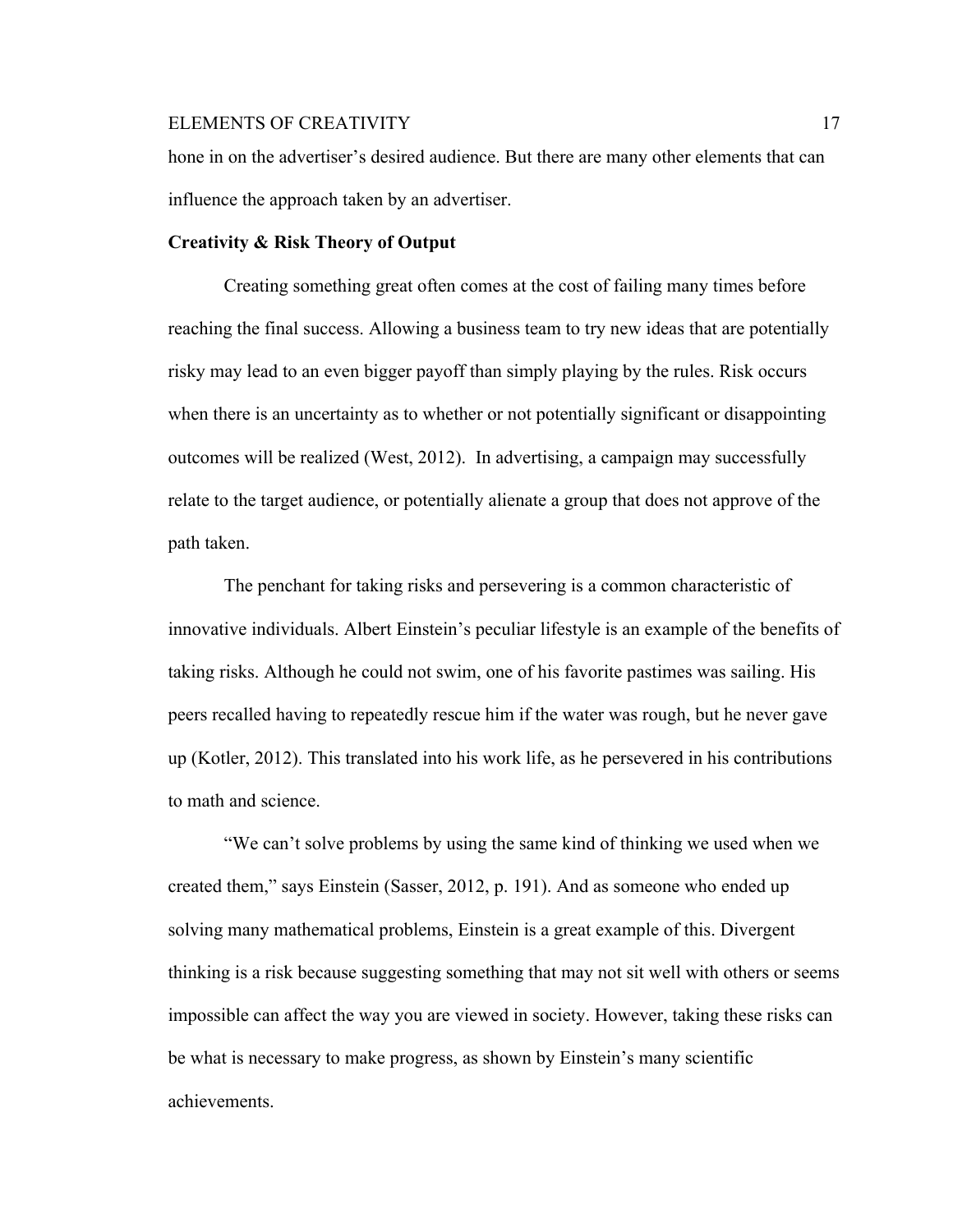Creative people face failure often. They are not afraid of trying again and again, thus not limiting their potential to grow. This kind of lifestyle often flows into and between their creative process and day-to-day activities. People who are more likely to step out of their comfort zone in real life situations are also more likely to explore ideas that others would call crazy.

In *Einstein at the Beach,* Kotler (2016) explains that what really sets a creative person apart is the *volume* of ideas they are able to produce and the quick turn-around rate at which they can produce one new idea after the other. These people are described as quick on their feet and open to a challenge. When faced with a problem, their first reaction is typically to seek out the best solution amongst a myriad of options they have already considered.

Considering the psychology of failure, people also get used to loss more quickly than they do gains (West, 2012). This is one of the reasons why people who play the lottery or gamble continue to play even when they do not win. They have already lost so much that the amount they are paying now seems trivial in comparison to the amount they could potentially gain. While gambling may be a negative example, taking a gamble in the creative world is often needed to reach a truly great idea.

There is inherent risk in suggesting and advocating for an idea that could fail and impact the lives of others monetarily. Creativity "requires making public those bets first placed by imagination" (Kotler, 2012, p.2). But this risk is necessary, and the more risks we take the more our brains are being trained to find and create new solutions. Whether or not these ideas always end up with successful results, the path to creating something new often requires taking a risk.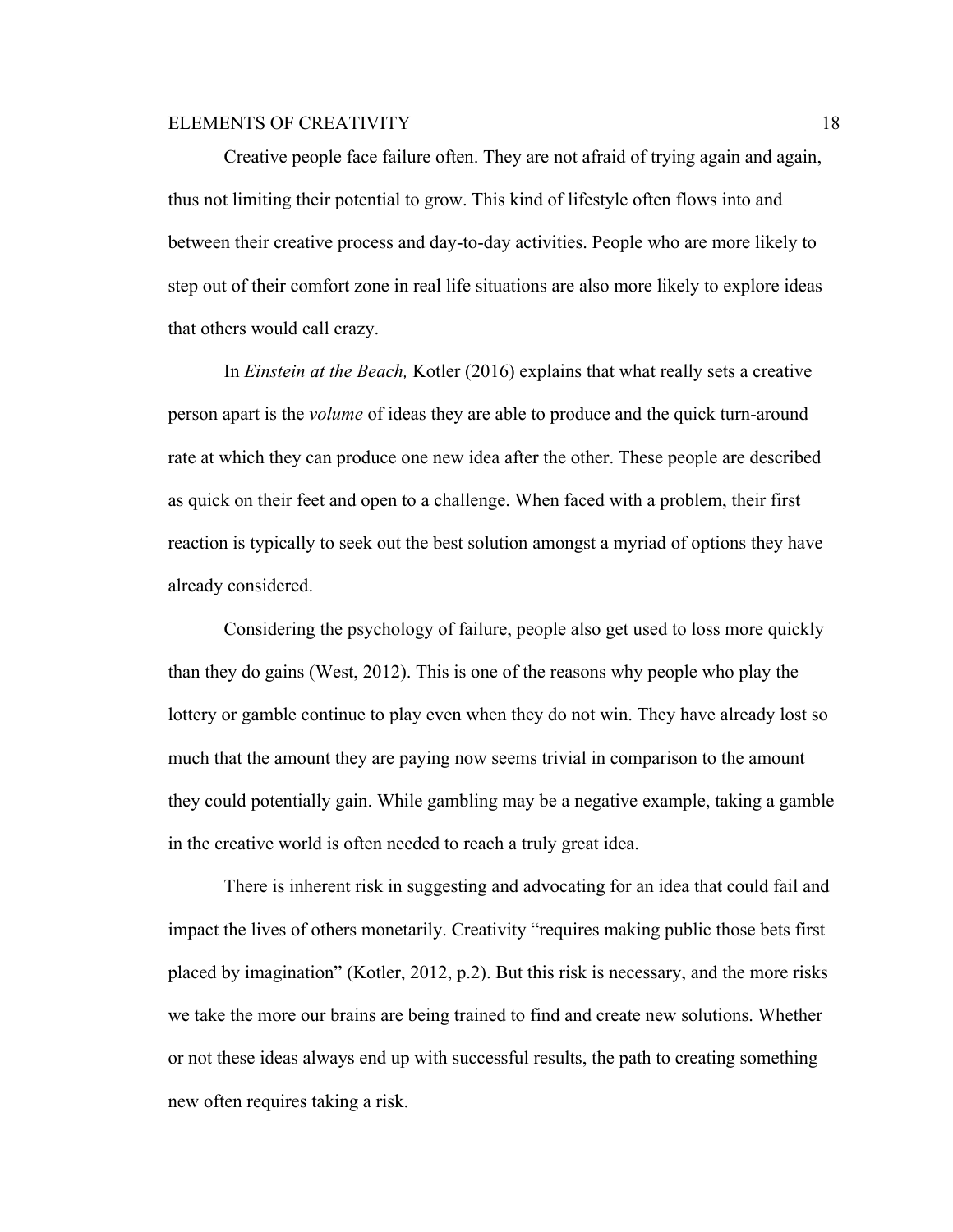### **Focus Groups**

The feedback from a focus group can significantly influence the final form of an ad campaign. A focus group can be defined as "a research technique that collects data through group interaction on a topic determined by the researcher" (Morgan, 1996, p.1). Before releasing the work to the general public, it is valuable to get fresh feedback from someone who is not emotionally invested in the project. Knowing how a selection of members from the advertiser's target audience will react to an ad gives a clearer picture of the effectiveness of the campaign.

As they relate to creativity, focus groups can be one of the critical moments in the creative process where the advertiser may have to change something about the ad that they feel strongly about in order for it to be more fitting for the target audience. This is where the advertisers turn their piece over to an outside audience and get a more diverse opinion of their work. It can be a delicate balance between listening to the select sample of people chosen for the focus group and remaining true to the original intent and heart of a campaign.

Some challenges when working with focus groups are the tendencies for people to attempt to appease the moderator and participate in groupthink. Groupthink is when a group makes decisions based on the pressures of efficiency, appeasement, and common moral judgment. It is driven by an overwhelming desire for unanimity that overrides their motivation to seek other courses of action (Shirey, 2012). This can be seen when everyone in a group begins to turn over to one side without much discussion, or when comments like "I don't really care" or "It doesn't matter to me" are expressed. When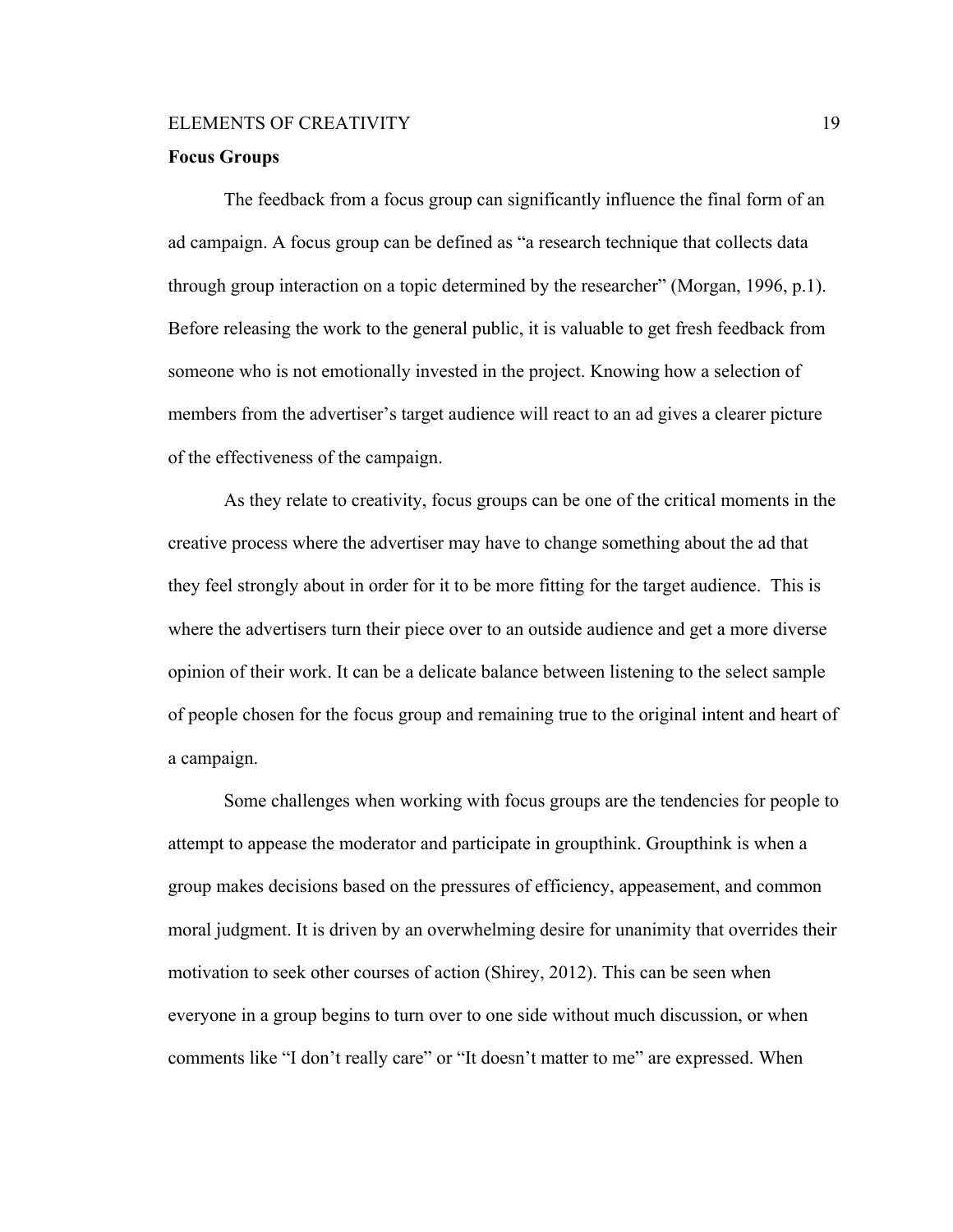participants try to give the response they believe the moderator is seeking, they are missing a valuable opportunity to share their perspective.

Knowing ahead of time that feedback from a focus group may present these biases is important in the way their suggestions should be considered. While they can give a great projection of how the message will be received, it is often not necessary to change an entire campaign based on one person's opinion. Focus group comments are primarily great jumping-off points for conversations within the media team.

### **Conditions for Creativity**

Creativity is not something that can be forced to manifest itself instantaneously. A variety of factors come into play during the creative process, each possessing a large influence on the productivity of an artist. J. K. Rowling and Jerry Seinfeld write every day, a common practice among authors (and comedians) who recognize that sheer repetition allows a large volume of work to be collected which is likely to produce something of value. Different individuals often require different kinds of settings to produce their work effectively and if these conditions are not met it may hinder their creative output.

Although those are specific examples, there are a few universal conditions that must be met in order to form a sound environment for creativity. Of these the primary two are psychological safety and psychological freedom (Rogers, 1959). The perception of safety and absence of evaluation at the inception of the creative idea removes the fear of judgment.

Barriers to this creative process and divergent thinking are fear of failure and fear of rejection. Facing these emotions, an individual is not free to safely explore their ideas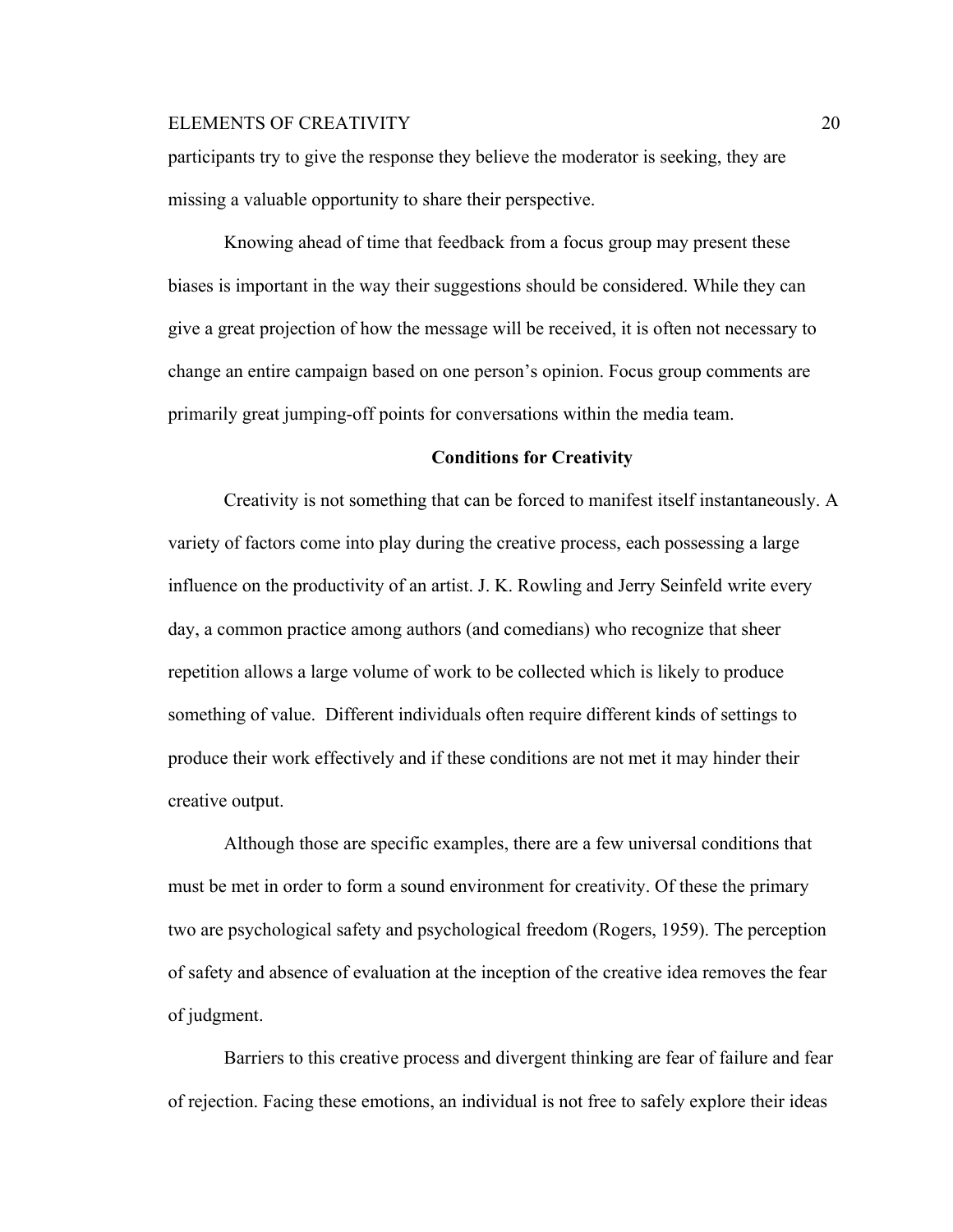because their own worries are holding them back. A test of creative ability is how long someone can continue to wrestle with an idea and strive to reach a conclusion, even amidst ambiguity (Miller, 2015). Resilience in the face of creative block demonstrates the persistence of the individual.

Perceived psychological safety is important in order to give people the initial confidence to share their ideas. This is why having individual brainstorming sessions can be so important, as one study found that individuals are more likely to generate a higher number of original ideas when they do not interact with one another (Chamorro-Premuzic, 2015). This is not to say that group brainstorming is not effective in most cases, only that the implied social pressure to come up with the best and most accepted idea can stifle some from sharing their truly unique thoughts.

Psychological freedom is best described as the being given the ability to do whatever needs to be done to achieve the end goal. This "complete freedom of symbolic expression" represents an acknowledgement that there is no one right way to develop the answer and that the individual creating can take full responsibility for their actions (Rogers, 1959, p.79). Regardless of time constraints and deadlines, giving someone the ability to explore their idea within those parameters is the best case scenario.

Once these conditions are met, they have the opportunity to freely explore their ideas without fear of judgment. This gives them the freedom to try things and fail, learning from their mistakes every time, rather than being encouraged not to make them. Sometimes it is not possible to offer these conditions, especially under time constraints. But in an ideal world, every advertiser would be able to construct their plans in this kind of workspace.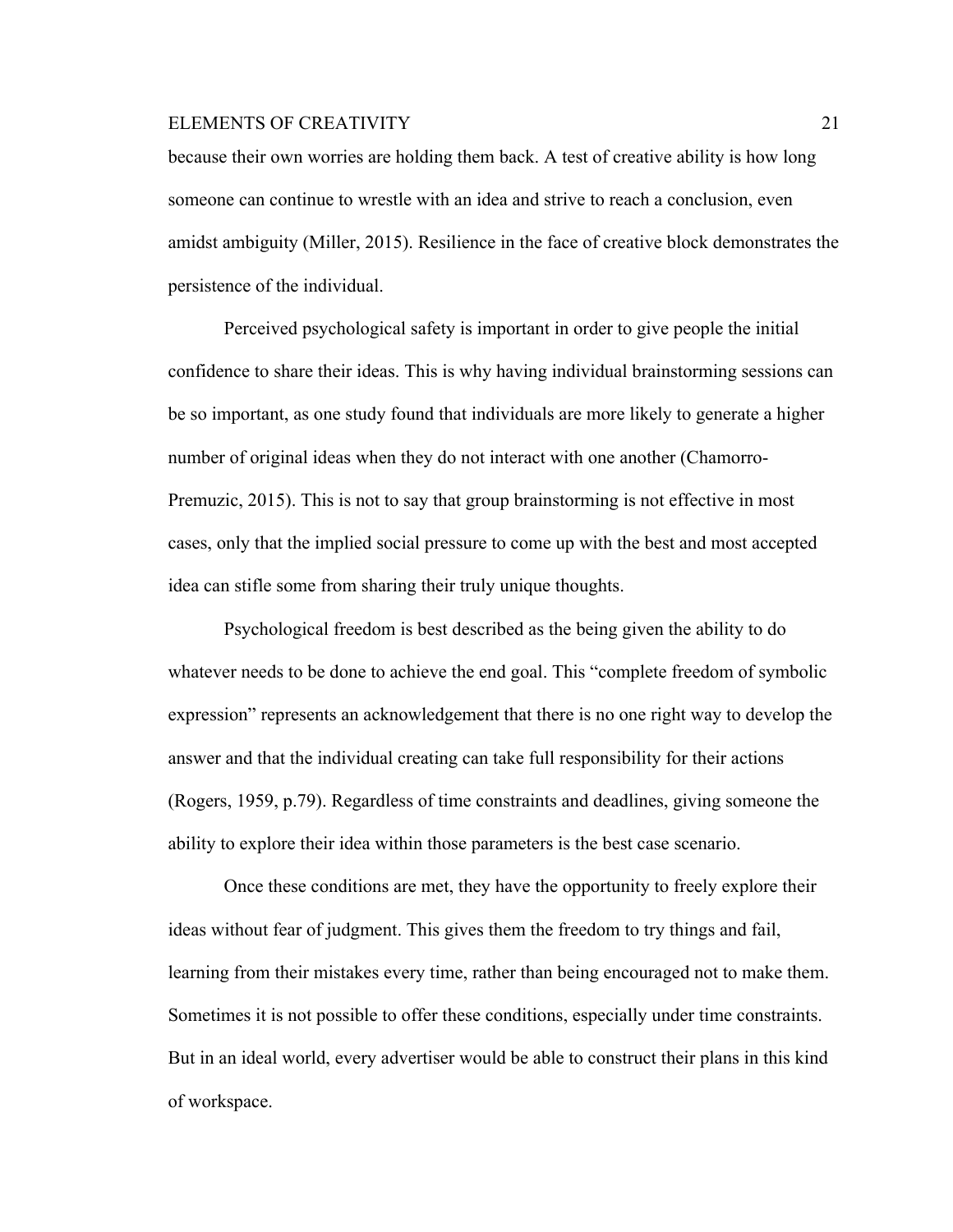#### **Profile of an Effective Advertiser**

If the ideal advertiser were to exist, what would that person look like? Unique experiences are what differentiate people from one another, so it is clear that no individual can be deemed a "perfect advertiser." However, there are environmental factors and personality traits that lend themselves to developing the creative advertising individual.

The idea of uniqueness is a constant pattern throughout the discussion of creativity. This is because a creative person contributes something that is not common knowledge or able to be thought of by just anyone. As Tellis (2004) explains, "it arises from "illogical, divergent, or lateral thinking" that takes a traditional perspective and flips it on its head (p.6). Introducing an idea that will make the brand stand out from the competitors is the entire goal of purposeful advertising.

The 3Ps Theory of Advertising (Person, Place, and Processes) states that the combination of traits that make for a creative person are a passion for what they are doing paired with expertise in the field (Sasser, 2012). There are myriad ways that people have attempted to classify creative individuals, including IQ tests, charts, and biological predispositions. However, there are some observable characteristics that lend themselves to an effective advertising professional, and that is what we will be focusing on.

### **Cultivating Creativity**

What is it that sets a creative person apart? A study from Stanford that began in 1921 examined the connection intelligence has with being successful and creative. By analyzing the long-term behavior patterns of the 1,000 children with the highest IQs in California, Lewis Terman developed the Threshold Theory of Creativity (Jolly, 2008).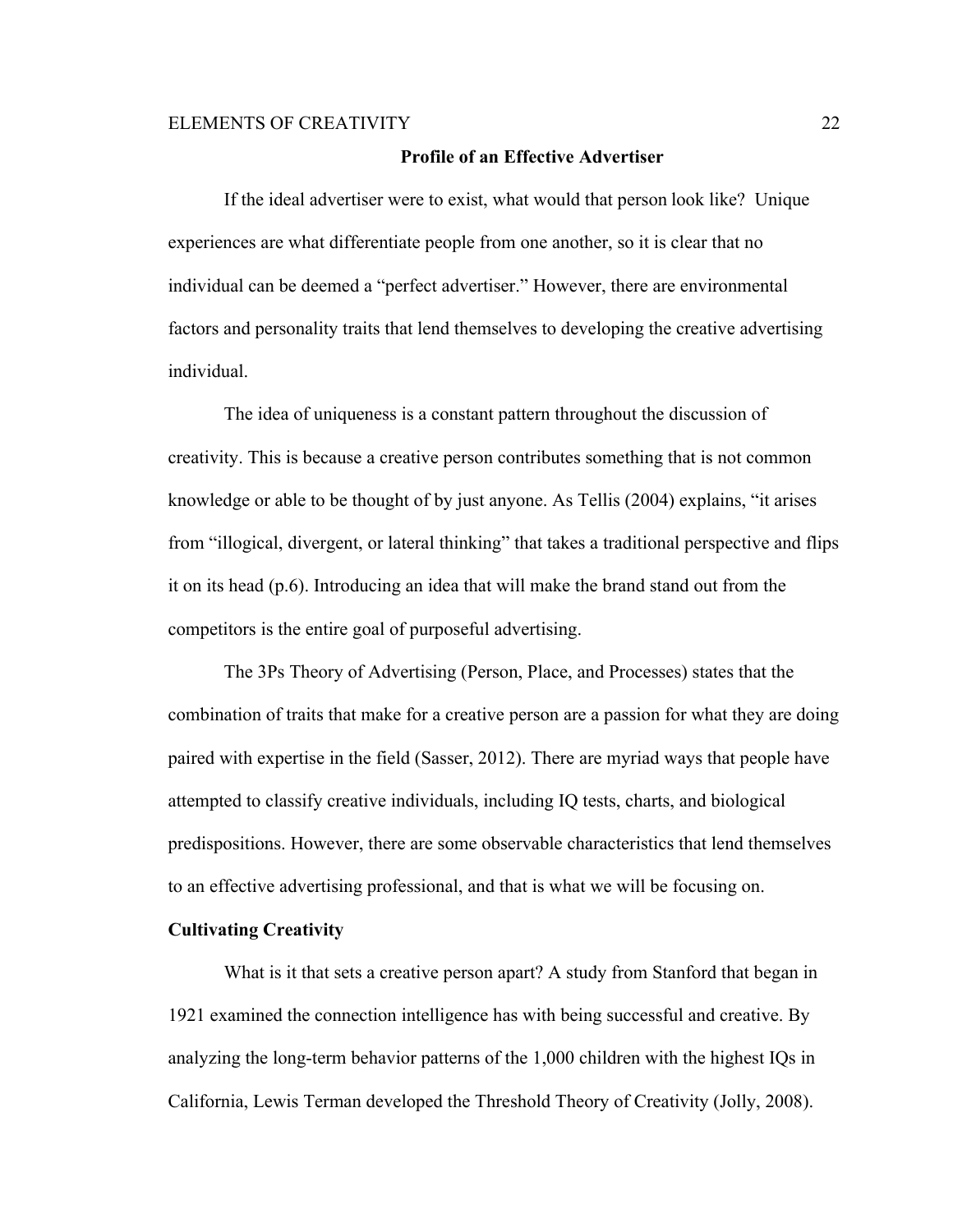This theory states that above a certain level, intelligence has no impact on creativity. So once an individual meets this minimum intelligence level, their creativity is dependent on the amount of work they put in and skills they take the time to hone.

A study from Michigan State University also found that regularly participating in arts and crafts as a child may lead to an increase in patents, innovations, and the chances of starting a business as an adult (Bergland, 2013). People who own businesses or patents typically received up to eight times more exposure to the arts as children than the general public. Exposure to the arts at a young age often leads to an individual who is more likely to express their creative processes in a tangible way.

Social scientist Howard Gardner suggested several principles in his Five Minds Theory that illustrate the habits of a creative mind, which can be used in the process of determining when creative thinking is taking place (Miller, 2015). The creating mind:

- Poses unfamiliar questions
- Arrives at unexpected answers
- Considers multiple angles
- Devises ingenious solutions
- Shifts frameworks
- Takes interpretive risks

Having the foreknowledge that this is what a typical creative person does may allow for these traits to be more recognizable in individuals. In school we are taught to seek after the right answer, and although that is definitely important, we may benefit from being encouraged to practice the entire creative process, rather than simply finding a quick solution.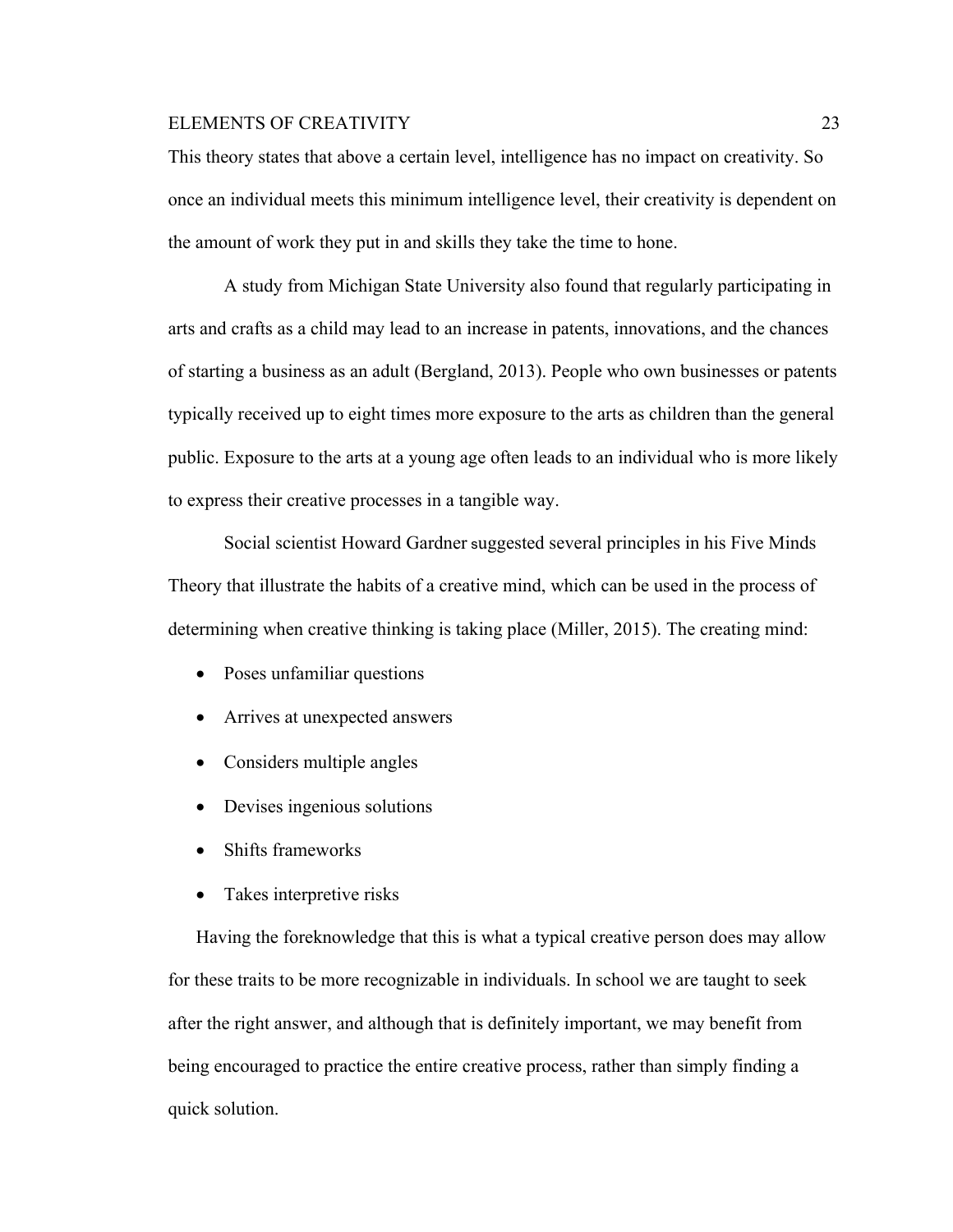### **Practicing Creativity**

The idea of teaching creativity can seem counter-intuitive. What makes creativity effective is the unique perspective each individual has the opportunity to express. And while it is true that there is no sure-fire way to directly teach someone to be creative, there are ways to encourage and develop someone's creative potential.

Research supports that certain routines encourage creativity. In his experiments, Epstein concluded that practicing four key skill areas led to the production of more novel ideas. These areas are capturing or recording ideas at the moment of inception, seeking challenging tasks, broadening the collection of knowledge on the topic, and being surrounded with interesting things (Novotney, 2016). Through comparing a set of employees results at a creativity training seminar before practicing these tasks to their performance after working on these tasks for eight months, Epstein saw an increase in idea creation by 55 percent. He also found that supplementing these with rest and a healthy lifestyle allowed for the creation of more solutions and ideas.

In a study conducted at a Yale summer program, students were given a pretest that measured their ability in the areas of analytical thinking, creative thinking, and practical thinking, and then randomly placed in different seminars that focused on the areas listed above with the addition of memory (Sternberg, 2006). Later these students were given a post-test that tested all of the abilities again.

The students who were in a seminar that matched their strength outperformed the students who were in a random seminar. When considering creative students, the encouragement of creative thinking that provides an outlet for them to explore their ideas can aid them in processing other types of information as well. This is important, because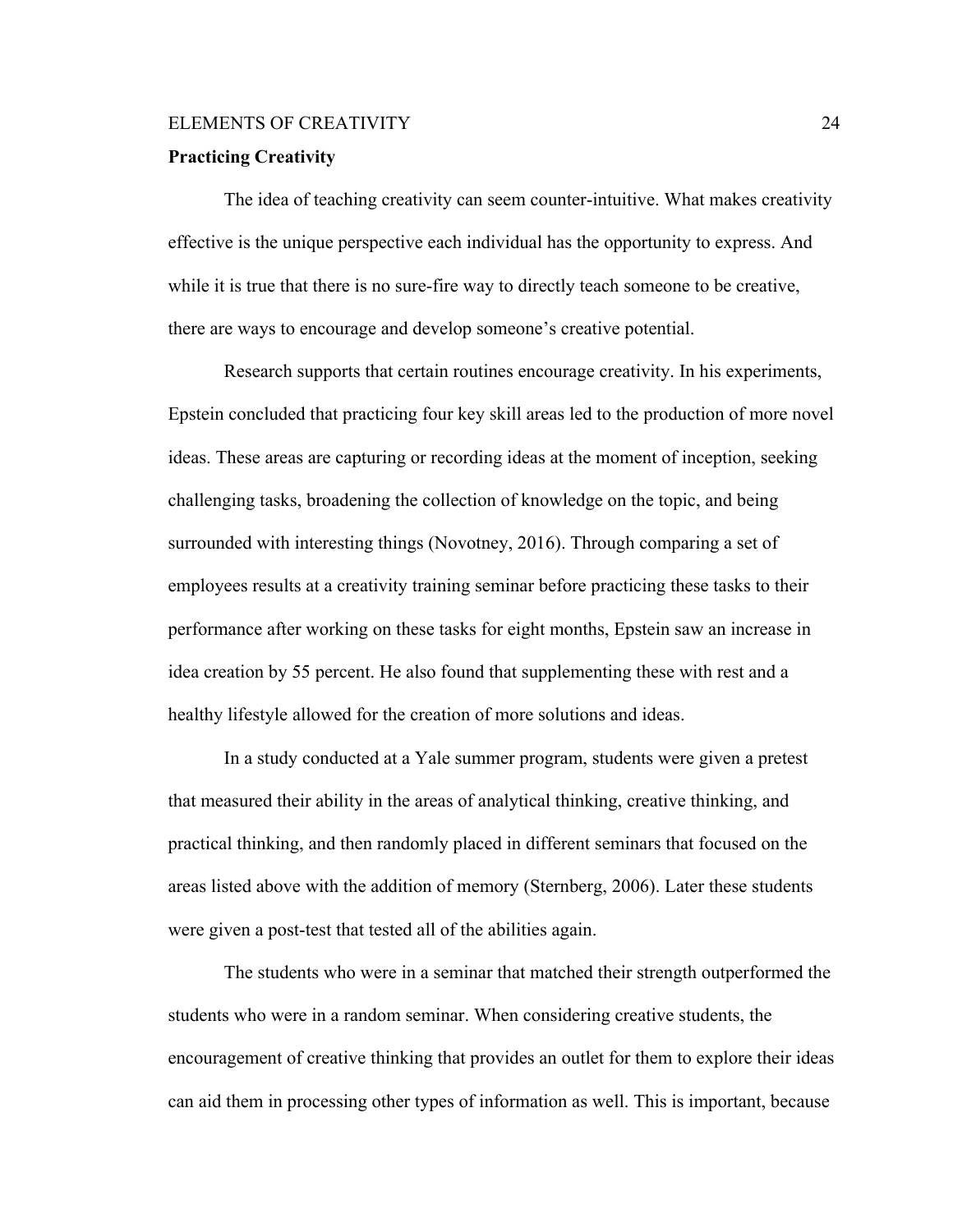if creative students are not given the opportunity to practice their strengths in a structured school setting, they are missing out on a place where they could be honing their craft and preparing for the professional world.

Schools have the ability to contribute to this practice by facilitating activities that involve creative habits of mind. Higher-order thinking and problem-solving exercise the brain and are helpful in encouraging students to think for themselves. By strengthening their desire to learn and discover, teachers can set up their students to be more comfortable with trying new things and tackling complex problems.

#### **Resolving Challenges in Measuring Creativity**

For the purposes of this paper, the issue of resolving challenges in the measurement of creativity will be specifically looked at within the realm of advertising. This is because "the creation of art and conduct of business have very different work processes and very different criteria for judging value of work outcomes" (Wright-Asak, 2012, p. 421). Although there is plenty of room for overlap, the methods for evaluating creativity in the business realm are more direct than in the art community.

One of the main challenges in evaluating creativity is the lack of information and research about it in comparison to other topics. According to one research study, in a search of academic publications there were only 850 articles on marketing creativity, while there were 89,500 articles on the topic of marketing analysis (Reinartz, 2013). Looking for ways to categorize and measure creativity without a lot of practical application to build from can be difficult.

Because of this, recent creative research is introducing new understandings of what to consider when evaluating these processes. As described earlier, creativity is an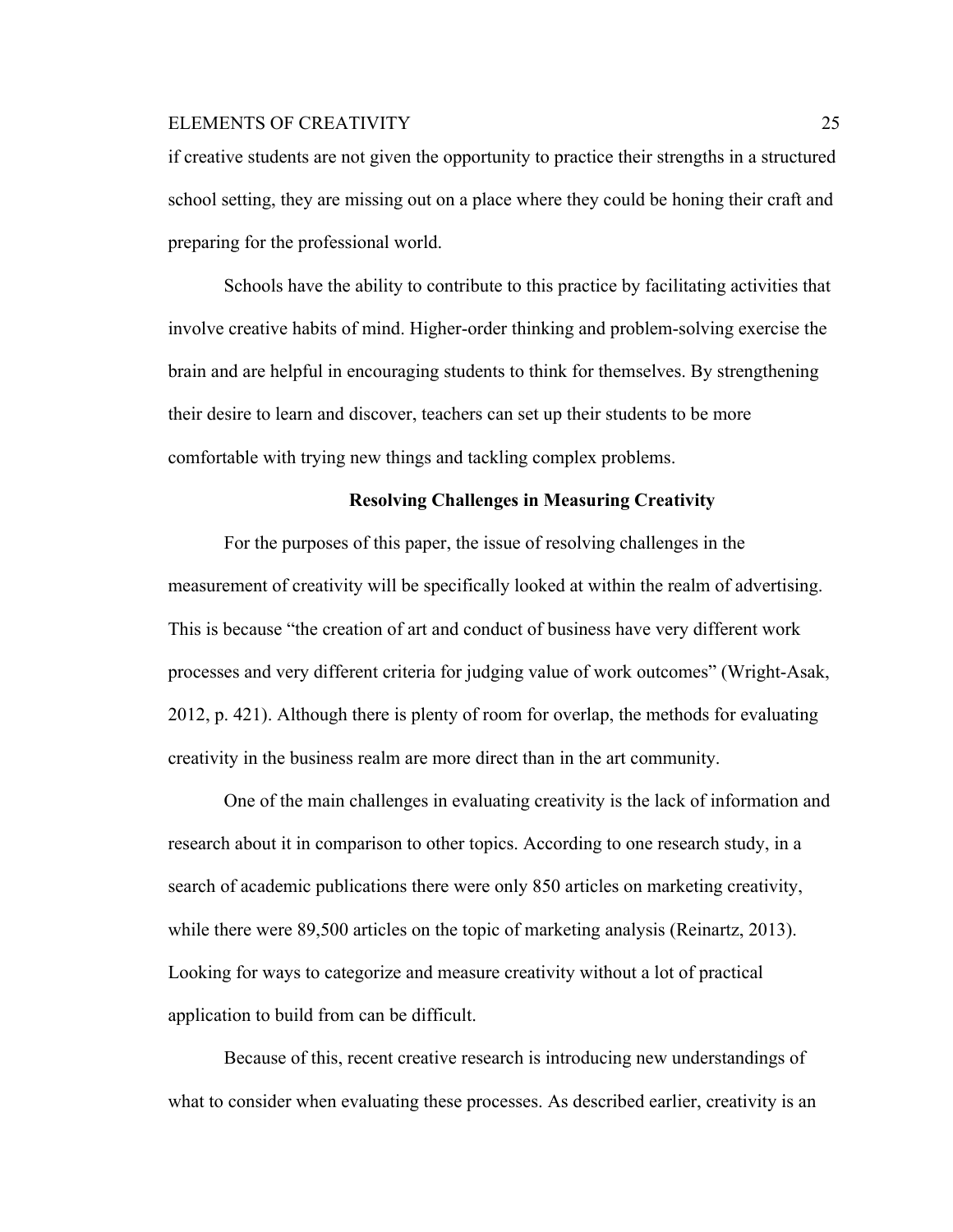expression of divergent thinking. However, it is becoming more apparent that convergent thinking is also needed in the creative process.

Convergent thinking is the ability to determine the correct and reasonable answer to situations not requiring a significant amount of creativity (Cropley, 2008). When used in terms of metacognition, or an individual being self-aware of their thought processes, artists are able to look at the practicality of what they are creating. In regards to advertising, this is very helpful in the tangible creation of an ad, as "without such control, novelty that is generated may be restricted to pseudo-creativity or quasi-creativity" (Cropley, 2008, p. 358). Without a clear goal in mind, an artist could be working on a piece for their entire life and never decide that it is complete.

In light of this, what are some ways we can more accurately pinpoint and recognize creativity in the present?

### **Impact**

Impact is also an important factor to consider when evaluating creativity. This can be determined by looking at the amount of new material or change in thought an individual contributes to the field. What are the creative contributions an individual has the opportunity to make in this situation? How effectively did they achieve some sort of movement in the right direction?

One author states that "a creative contribution represents an attempt to propel a field from wherever it is to wherever the creator believes the field should go" (Sternberg, 2006, p. 95). This determination of some sort of movement or propulsion relates to the element of planning that must come before a truly creative act. Tripping and falling into some paint that then spills onto a canvas is not creative—it is an accident.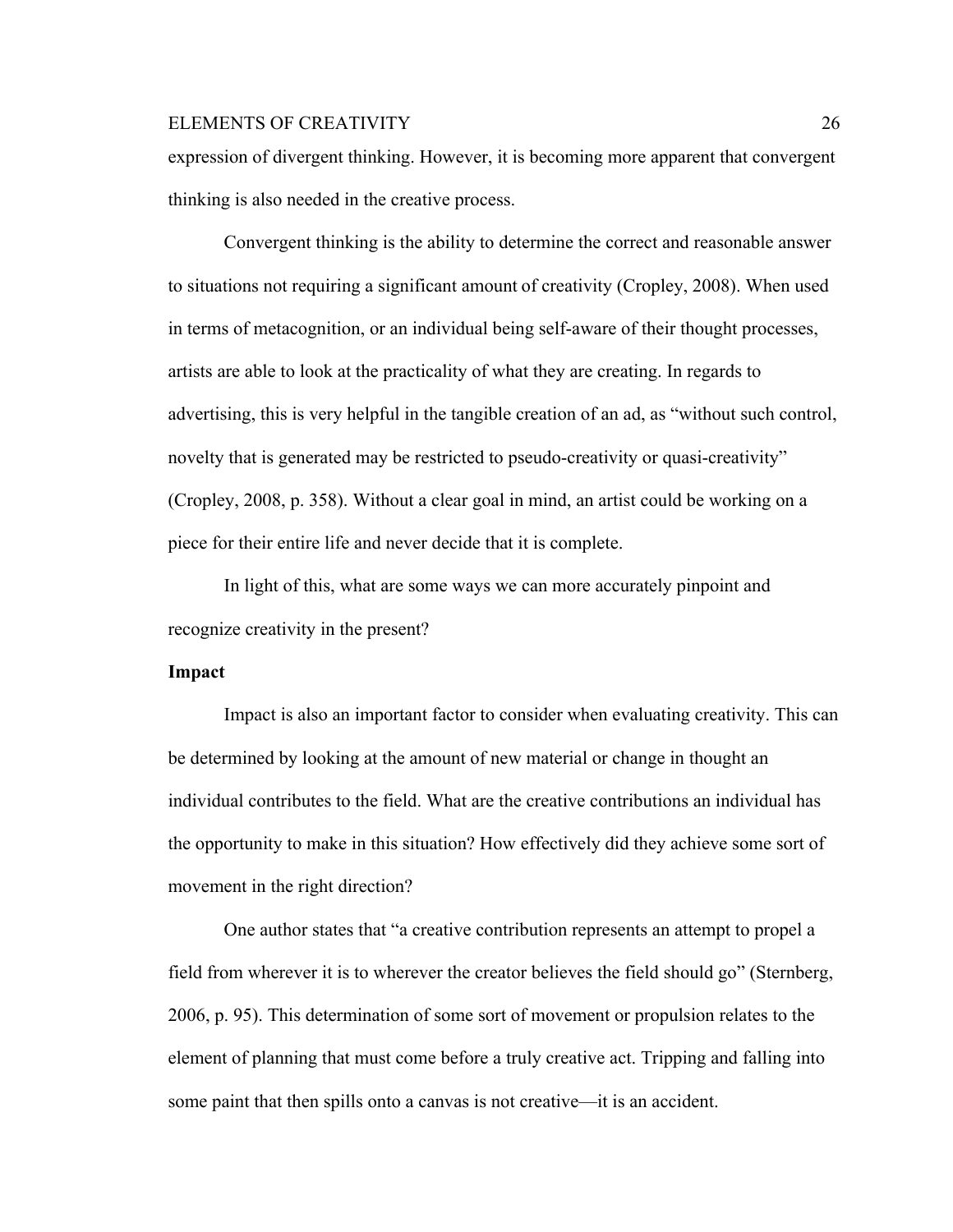Making the most of the situation shows that an individual can think beyond the basic constructs of productivity to stretch their resources to produce the best possible outcome. Being aware of what is going on opens the door for improving society through problem-solving. One study found that problem-finding scores were significantly related to creative performance (Mingxin, 2012). This is different from problem-solving, as problem-finding addresses the ability to even recognize that there is an issue in the first place.

Solution generation then arises when an individual is able to seek out and take advantages of the resources available to solve a problem. In advertising, this happens every time an advertiser comes up with a novel way to market a product. But true impact takes place when the ad is unique enough to stand out amongst all the other competitors and external noise.

### **Consumer Response**

One person can attempt to evaluate and determine an advertisement's creativity and effectiveness on their own. However, it is the collective response of the public that judges whether or not an ad is truly achieving its goal. Seeing how the ad truly performs in the marketplace determines its effectiveness much more accurately then a committee's decision. Of course, this is looking at advertising creativity as something that is both inherently novel and practical.

Determining how much of an impact the advertisement had can be challenging because people buy products for different reasons, including previous satisfaction with a purchase, word-of-mouth recommendations, and the products' sales price (Tellis, 2004). There is no way to truly know what factor most encourages them to purchase something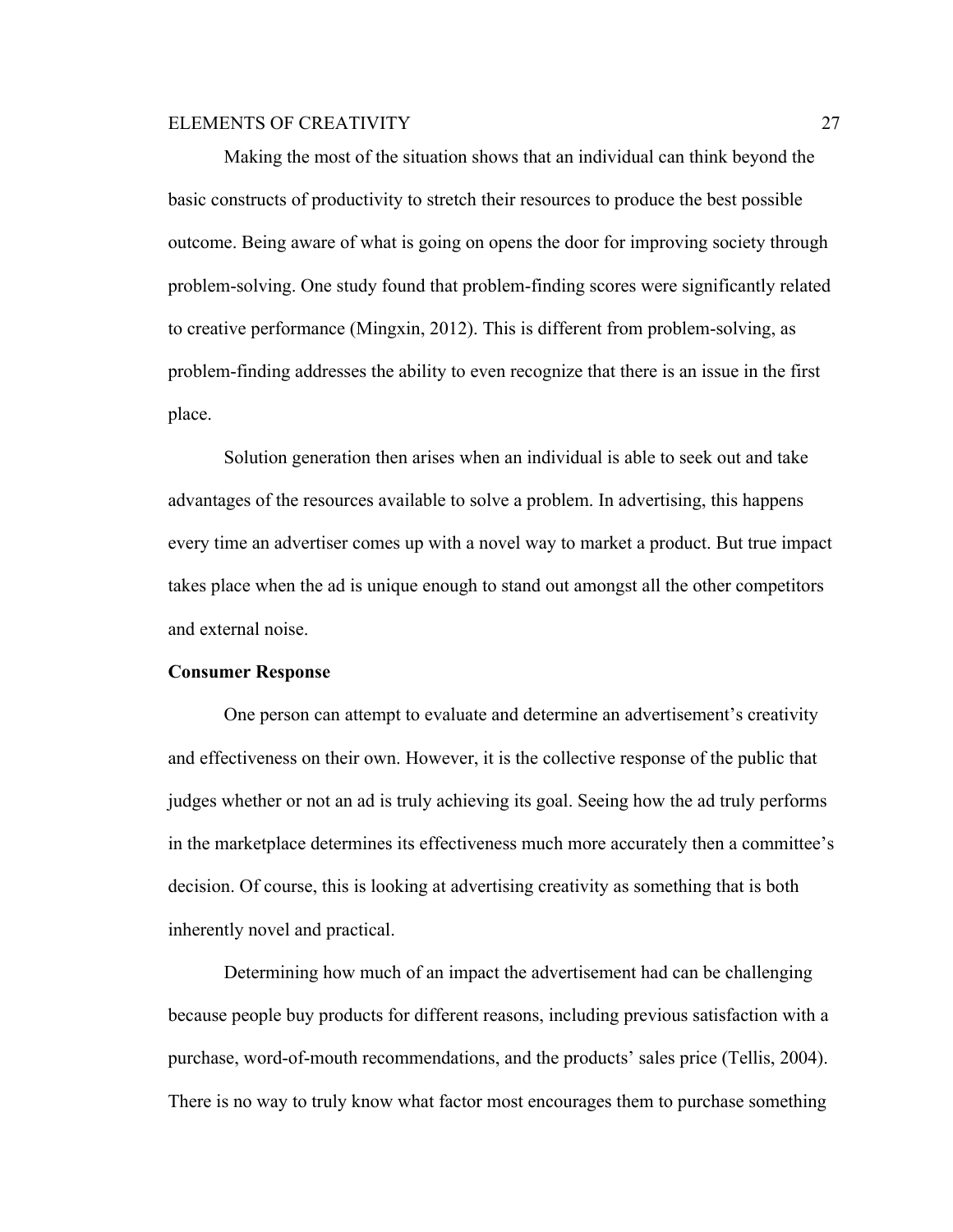without doing survey research. This factor also takes sales into consideration as a means of evaluating success. Positive consumer feedback should encourage an increase in sales performance as a result.

### **Conclusion**

Creative expression comes from a variety of sources and takes shape in each individual differently. In the realm of advertising, creativity can be measured by the way the target audience responds to the campaign and whether or not the advertiser made a unique contribution to the marketplace. This also involves ensuring that the initial goal set by the company was achieved in a new and novel way.

Looking at the commonalities between successful ads, it is apparent that some use of dissonance, relevancy, and clear communication is effective in achieving the goal of the campaign. The purposeful combination of text and visuals, married with the elements explored above, is effective in engaging the viewer with the advertisement.

To study creativity is to know that each encounter will be different and that if it were completely explainable it would no longer have its magnetic appeal. By being aware of what characteristics and practices are typically recognizable in a creative individual, we can help foster and point out those traits in others.

Throughout this look at the factors that make up creativity and the methods that could aid in cultivating this ability in others, it is apparent that creativity is not a stagnant phenomenon. Creativity is so valuable because of the way it cannot be pinned down with well-constructed sentences and statistics. However, by looking at what elements make for a successful creative ad, creative directors can take these basic principles and adapt them to maximize the impact of their campaign.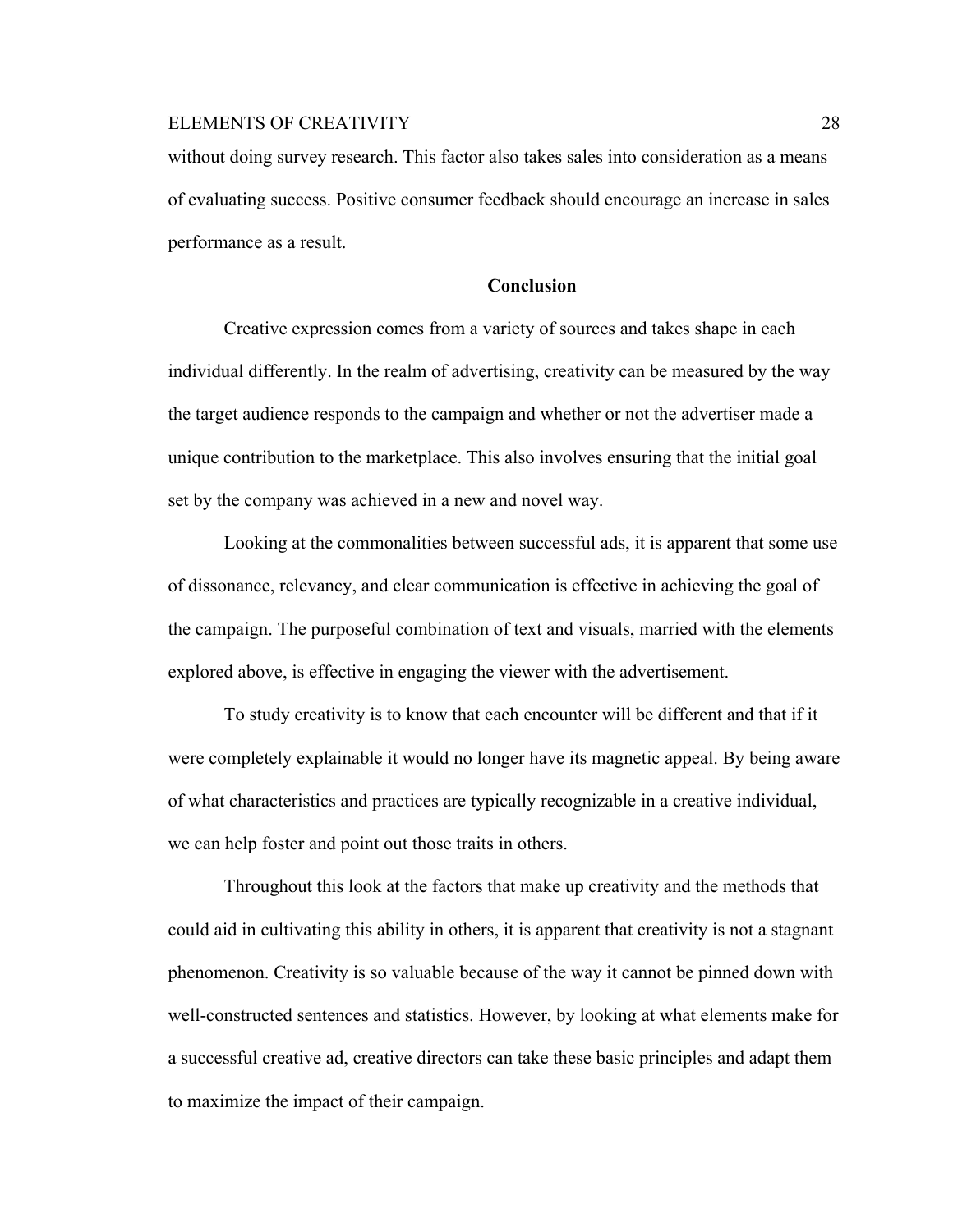#### References

About CLIO Awards. (n.d). Retrieved from https://clios.com/about.

- Bergland, C. (2013, October 24). Childhood creativity leads to innovation in adulthood. Retrieved from https://www.psychologytoday.com/blog/the-athletesway/201310/childhood-creativity-leads-innovation-in-adulthood
- Buil, I., de Chernatony, L., & Martinez, E. (2013, January). Examining the role of advertising and sales promotions in brand equity creation. *Journal of Business Research, 66*(1), 115-122.
- Candy, L. & Zafer, B. (2007, June 13). Understanding and evaluating creativity. *Proceedings of the 6th ACM SIGCHI Conference on Creativity & Cognition*. Retrieved from https://dl.acm.org/citation.cfm?id=1255040
- Creativity [Def. 1]. (n.d). In *Oxford Living Dictionaries,* Retrieved from https://en.oxforddictionaries.com/definition/creativity.
- Cropley, A. & Cropley D. (2008). Resolving the paradoxes of creativity: An extended phase model. *Cambridge Journal of Creativity, 38(*3). Retrieved from Taylor & Francis Online Database.
- Day, S. (2003, May 10). Fire-grilling instead of flame-broiling at Burger King. *The New York Times*. Retrieved from http://www.nytimes.com/2003/05/10/business/firegrilling-instead-of-flame-broiling-at-burger-king.html

Chamorro-Premuzic, T. (2015, March 25). Why group brainstorming is a waste of time. *Harvard Business Review*. Retrieved from https://hbr.org/2015/03/why-groupbrainstorming-is-a-waste-of-time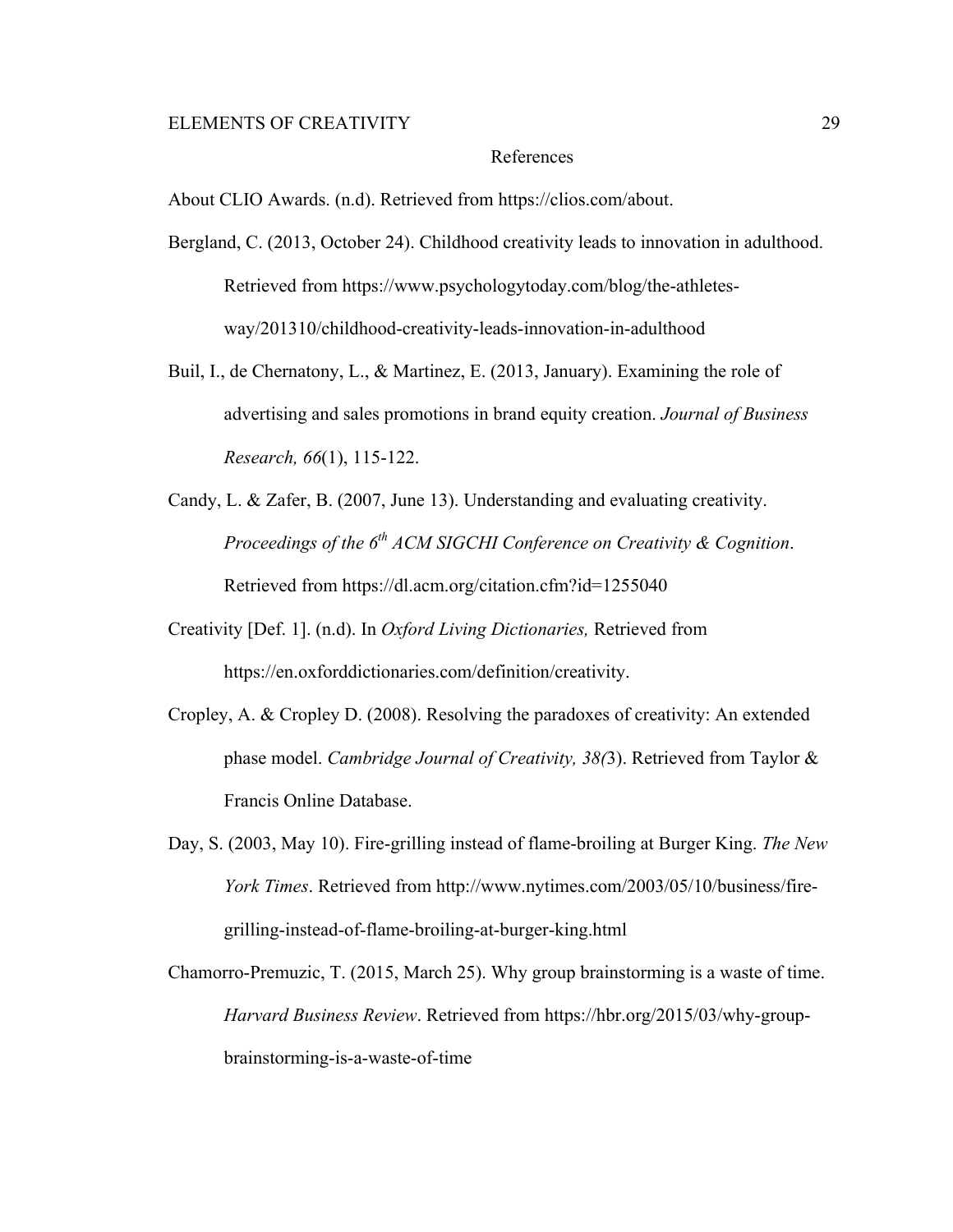Duncan, A. (2016, September 16). Career profile: creative director. *The Balance*. Retrieved from https://www.thebalance.com/advertising-agency-creative-directorcareer-profile-39166

Endless Possibilities. (2016). *Coloribus*. Retrieved from https://www.coloribus.com/adsarchive/casestudy/getty-images-endlesspossibilities-21397305/

- Eyring, H. (1959). Scientific creativity. *Creativity and its cultivation*. East Lansing, MI: Harper & Row.
- Garnett, R. (2009, September, 10). Economic pluralism. *Business and economics*. Routledge. Retrieved from https://books.google.com
- Graham, G. (1999). Cognitive dissonance. *Cambridge Dictionary of Philosophy.* (p. 147- 148). Cambridge, UK: Cambridge University Press. Retrieved from Gale Virtual Reference Library.
- Green, A. (2016, February 10). Creativity, within reason: Semantic distance and dynamic state creativity in relational thinking and reasoning*. Current Directions in Psychological Science, 25*(1). 28-35.
- It Happens Here. (2015). *Coloribus*. Retrieved from https://www.coloribus.com/adsarchive/design-casestudy/28-too-many-it-happenshere-20415655/
- Jolly, J.L. (2008). Lewis Terman: Genetic study of genius-elementary students. *Gifted Children Today, 31*(1). Retrieved from Gale Academic OneFile Database.
- Kotler, S. (2012, April 16). Einstein at the beach: The hidden relationship between risk and creativity. *Forbes*. Retrieved from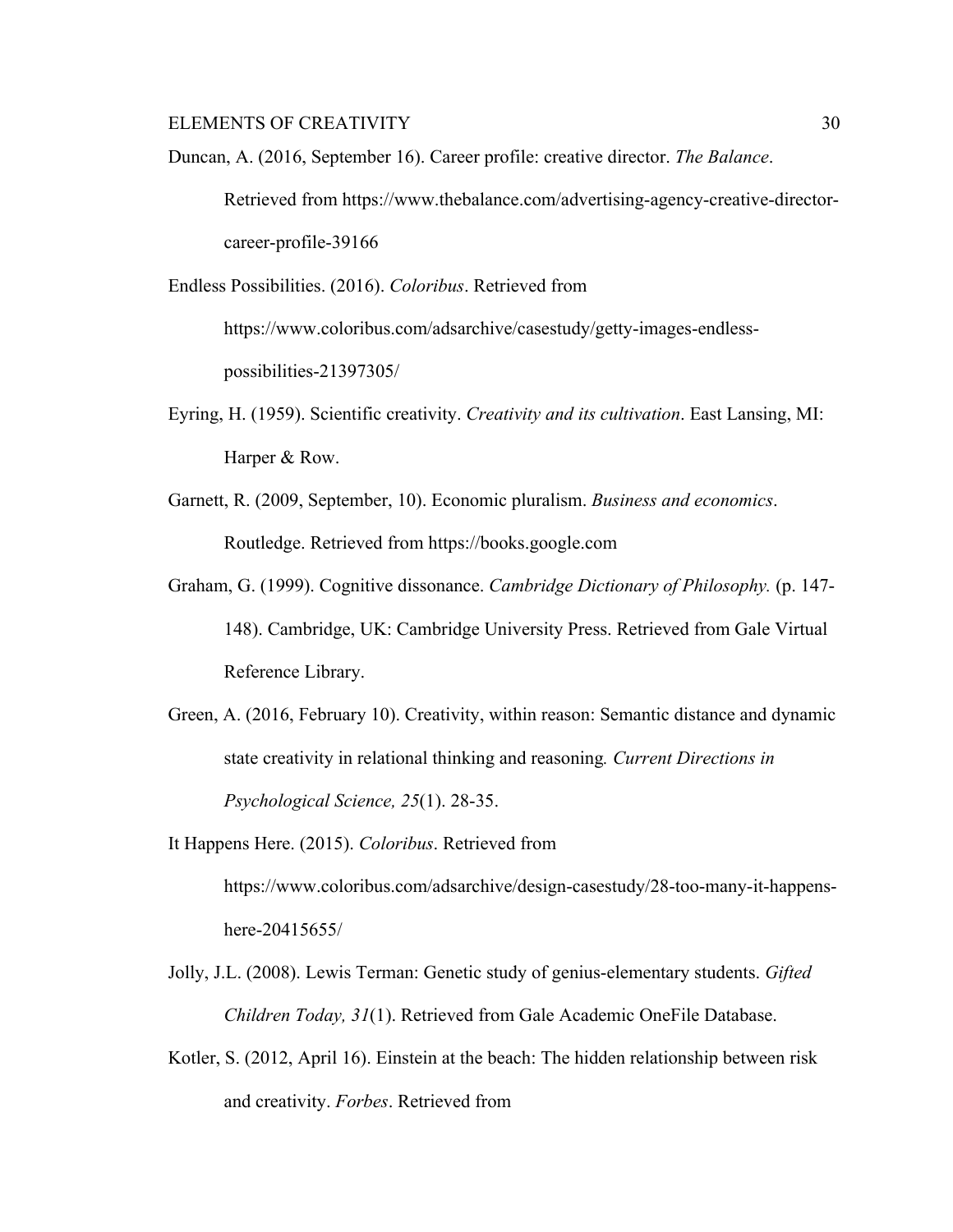https://www.forbes.com/sites/stevenkotler/2012/10/11/einstein-at-the-beach-thehidden-relationship-between-risk-and-creativity/#63a6ec799f54

Mahoney, L. M & Tang, T. (2017). Information diffusion. In *Strategic social media: From marketing to social change*. (pp. 81-98). Chichester, West Sussex: John Wiley & Sons, Inc.

Morgan, D. (1996). Focus groups. *Annual Review of Sociology, 22*, pp. 129-152.

- Miller, D. (2015, July). Cultivating creativity. *English Journal, 104*(6), pp. 25-30. Retrieved from ProQuest Database.
- Novotney, A. (2016, April 16). The science of creativity. *APA*. Retrieved from http://www.apa.org.
- Nudd, T. (2017, June 19). Why Burger King's 'Burning Stores' are the perfect print ads for the social media age. *Adweek*. Retrieved from http://www.adweek.com/creativity/why-burger-kings-burning-stores-are-theperfect-print-ads-for-the-social-media-age/
- Reid, L., King, K., & Delorme, D. (1998). Top-level creatives look at advertising creativity then and now. *Journal of Advertising, 27*(2), pp. 1-16.
- Reinartz, W. & Saffert, P. (2013, June). Creativity in advertising: When it works and when it doesn't. *Harvard Business Review*. Retrieved from https://hbr.org/2013/06/creativity-in-advertising-when-it-works-and-when-itdoesnt
- Rogers, C. (1959). Toward a theory of creativity. In Anderson, H., *Creativity and its cultivation* (p. 69-82). East Lansing, MI: Harper & Row.

Sassler, S. (2012). *Advertising theory*. New York: Routledge.